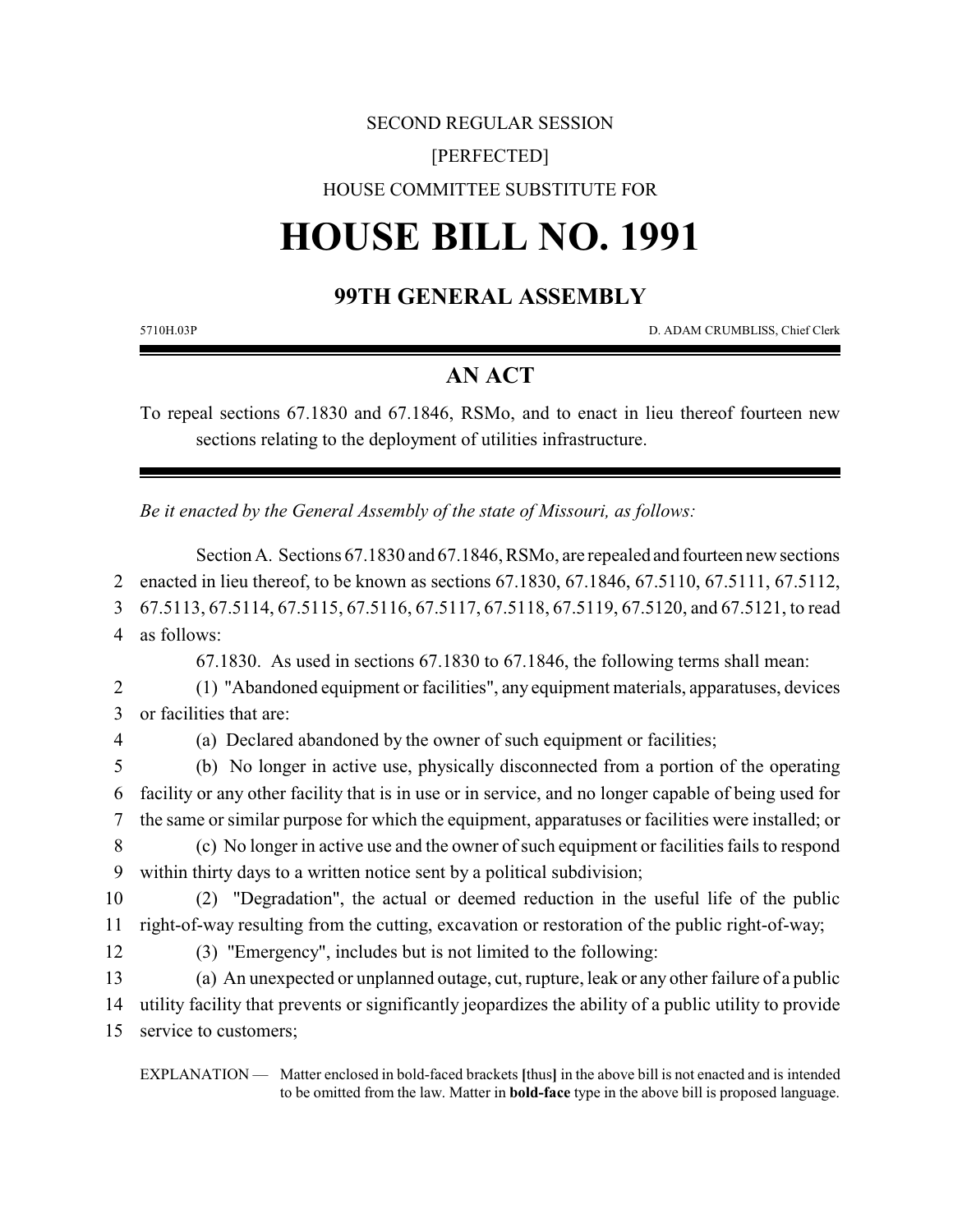(b) An unexpected or unplanned outage, cut, rupture, leak or any other failure of a public utility facility that results or could result in danger to the public or a material delay or hindrance to the provision of service to the public if the outage, cut, rupture, leak or any other such failure of public utility facilities is not immediately repaired, controlled, stabilized or rectified; or

 (c) Any occurrence involving a public utility facility that a reasonable person could conclude under the circumstances that immediate and undelayed action by the public utility is necessary and warranted;

 (4) "Excavation", any act by which earth, asphalt, concrete, sand, gravel, rock or any other material in or on the ground is cut into, dug, uncovered, removed, or otherwise displaced, by means of any tools, equipment or explosives, except that the following shall not be deemed excavation:

 (a) Any de minimis displacement or movement of ground caused by pedestrian or vehicular traffic;

 (b) The replacement of utility poles and related equipment at the existing general location that does not involve either a street or sidewalk cut; or

 (c) Any other activity which does not disturb or displace surface conditions of the earth, asphalt, concrete, sand, gravel, rock or any other material in or on the ground;

 (5) "Management costs" or "rights-of-waymanagement costs", the actual costs a political subdivision reasonably incurs in managing its public rights-of-way, including such costs, if incurred, as those associated with the following:

(a) Issuing, processing and verifying right-of-way permit applications;

(b) Inspecting job sites and restoration projects;

 (c) Protecting or moving public utility right-of-way user construction equipment after reasonable notification to the public utility right-of-way user during public right-of-way work;

(d) Determining the adequacy of public right-of-way restoration;

 (e) Restoring work inadequately performed after providing notice and the opportunity to correct the work; and

(f) Revoking right-of-way permits.

 Right-of-way management costs shall be the same for all entities doing similar work. Management costs or rights-of-way management costs shall not include payment by a public utility right-of-way user for the use or rent of the public right-of-way, degradation of the public right-of-way or any costs as outlined in paragraphs (a) to (f) of this subdivision which are incurred by the political subdivision as a result of use by users other than public utilities, the attorneys' fees and cost of litigation relating to the interpretation of this section or section 67.1832, or litigation, interpretation or development of any ordinance enacted pursuant to this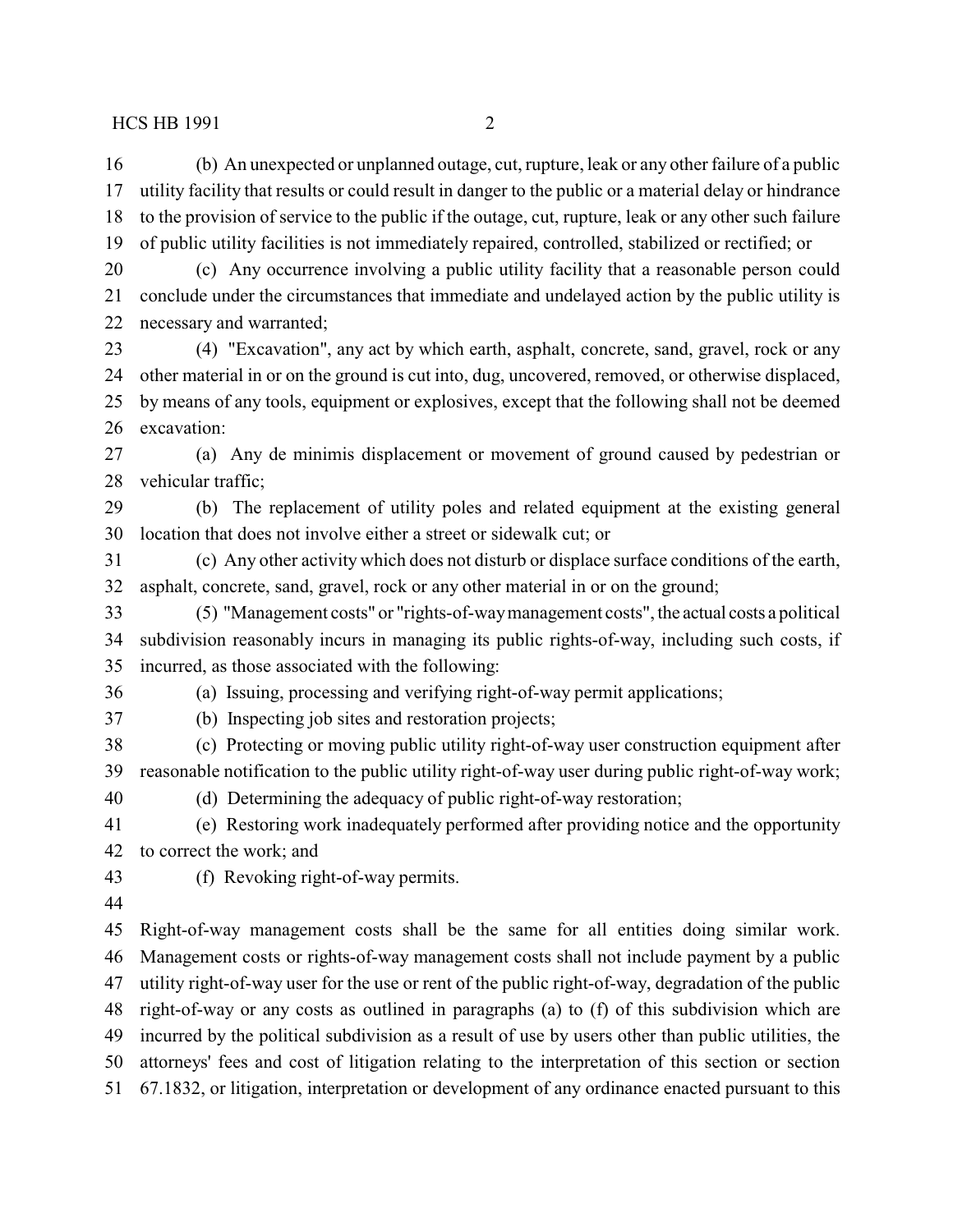section or section 67.1832, or attorneys' fees and costs in connection with issuing, processing, or verifying right-of-way permits or other applications or agreements, or the political subdivision's fees and costs related to appeals taken pursuant to section 67.1838. In granting or renewing a franchise for a cable television system, a political subdivision mayimpose a franchise fee and other terms and conditions permitted by federal law;

 (6) "Managing the public right-of-way", the actions a political subdivision takes, through reasonable exercise of its police powers, to impose rights, duties and obligations on all users of the right-of-way, including the political subdivision, in a reasonable, competitively neutral and nondiscriminatory and uniform manner, reflecting the distinct engineering, construction, operation, maintenance and public work and safety requirements applicable to the various users of the public right-of-way, provided that such rights, duties and obligations shall not conflict with any federal law or regulation. In managing the public right-of-way, a political subdivision may:

 (a) Require construction performance bonds or insurance coverage or demonstration of self-insurance at the option of the political subdivision or if the public utility right-of-way user has twenty-five million dollars in net assets and does not have a history of permitting noncompliance **[**within**] in** the political subdivision as defined by the political subdivision, then the public utility right-of-way user shall not be required to provide such bonds or insurance;

 (b) Establish coordination and timing requirements that do not impose a barrier to entry; (c) Require public utility right-of-way users to submit, for right-of-way projects commenced after August 28, 2001, requiring excavation within the public right-of-way, whether initiated by a political subdivision or any public utility right-of-way user, project data in the form maintained by the user and in a reasonable time after receipt of the request based on the amount of data requested;

(d) Establish right-of-way permitting requirements for street excavation;

 (e) Establish removal requirements for abandoned equipment or facilities, if the existence of such facilities prevents or significantly impairs right-of-way use, repair, excavation or construction;

 (f) Establish permitting requirements for towers and other structures or equipment for wireless communications facilities in the public right-of-way**[**, notwithstanding**] under** the provisions of section 67.1832**, provided that such permitting requirements shall also be consistent with sections 67.5090 to 67.5103 and sections 67.5110 to 67.5121**;

 (g) Establish standards for street restoration in order to lessen the impact of degradation to the public right-of-way; and

(h) Impose permit conditions to protect public safety;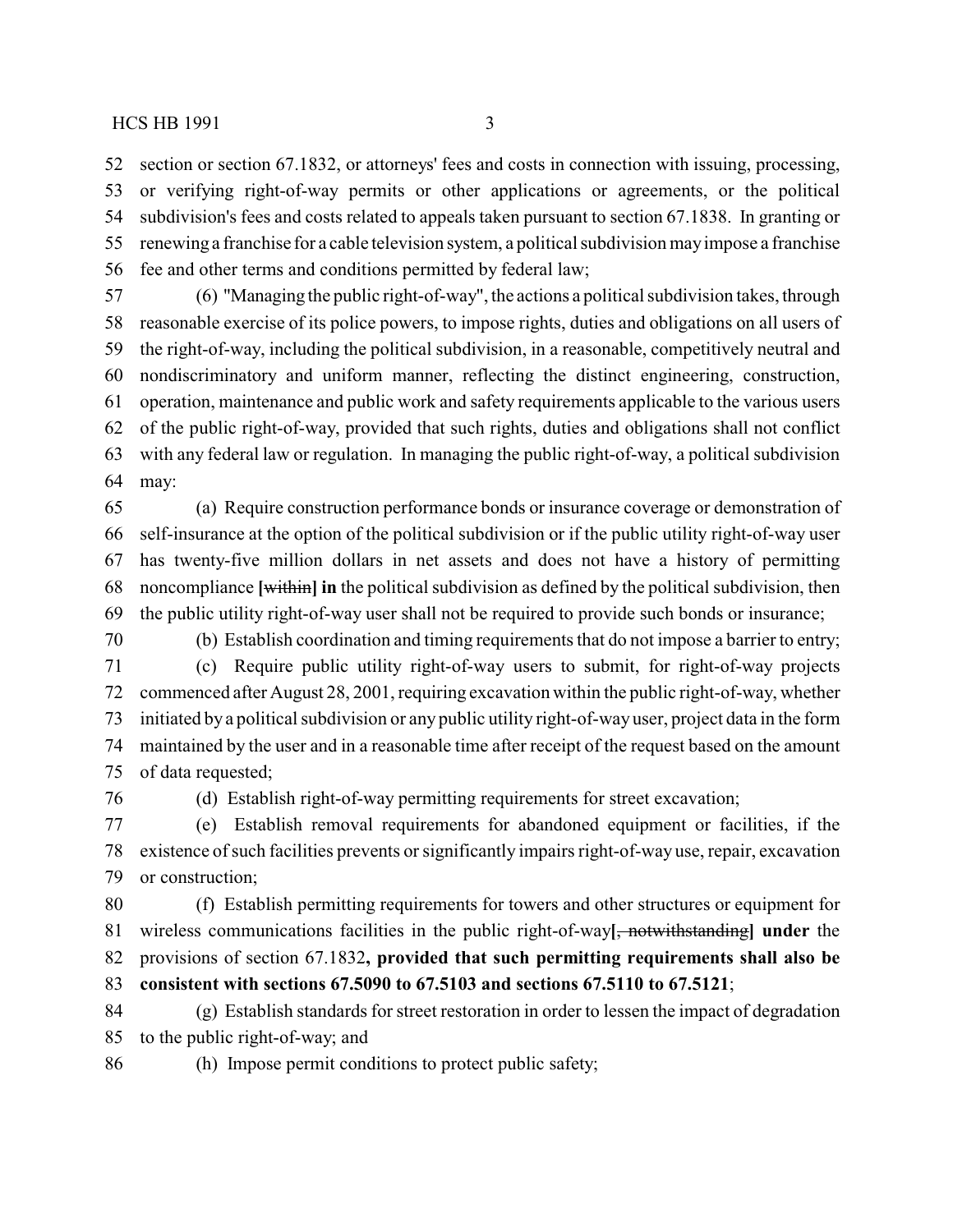(7) "Political subdivision", a city, town, village, county of the first classification or county of the second classification;

 (8) "Public right-of-way", the area on, below or above a public roadway, highway, street or alleyway in which the political subdivision has an ownership interest, but not including:

- (a) The airwaves above a public right-of-way with regard to cellular or other nonwire telecommunications or broadcast service;
- 

(b) Easements obtained by utilities or private easements in platted subdivisions or tracts;

(c) Railroad rights-of-way and ground utilized or acquired for railroad facilities; or

 (d) Poles, pipes, cables, conduits, wires, optical cables, or other means of transmission, collection or exchange of communications, information, substances, data, or electronic or electrical current or impulses utilized by a municipally owned or operated utility pursuant to chapter 91 or pursuant to a charter form of government;

 (9) "Public utility", every cable television service provider, every pipeline corporation, gas corporation, electrical corporation, rural electric cooperative, telecommunications company, water corporation, heating or refrigerating corporation or sewer corporation underthe jurisdiction of the public service commission; every municipally owned or operated utility pursuant to chapter 91 or pursuant to a charter form of government or cooperatively owned or operated utility pursuant to chapter 394; every street light maintenance district; every privately owned utility; and every other entity, regardless of its form of organization or governance, whether for profit or not, which in providing a public utility type of service for members of the general public, utilizes pipes, cables, conduits, wires, optical cables, or other means of transmission, collection or exchange of communications, information, substances, data, or electronic or electrical current or impulses, in the collection, exchange or dissemination of its product or services through the public rights-of-way;

 (10) "Public utility right-of-way user", a public utility owning or controlling a facility in the public right-of-way; and

 (11) "Right-of-way permit", a permit issued by a political subdivision authorizing the performance of excavation work in a public right-of-way.

67.1846. 1. Nothing in sections 67.1830 to 67.1846 relieves the political subdivision of any obligations under an existing franchise agreement in effect on May 1, 2001. Nothing in sections 67.1830 to 67.1846 will apply to that portion of any ordinance passed prior to May 1, 2001, which establishes a street degradation fee. Nothing in sections 67.1830 to 67.1846 shall be construed as limiting the authority of county highway engineers or relieving public utility right-of-way users from any obligations set forth in chapters 229 to 231. Nothing in sections 67.1830 to 67.1846 shall be deemed to relieve a public utility right-of-way user of the provisions of an existing franchise, franchise fees, license or other agreement or permit in effect on May 1,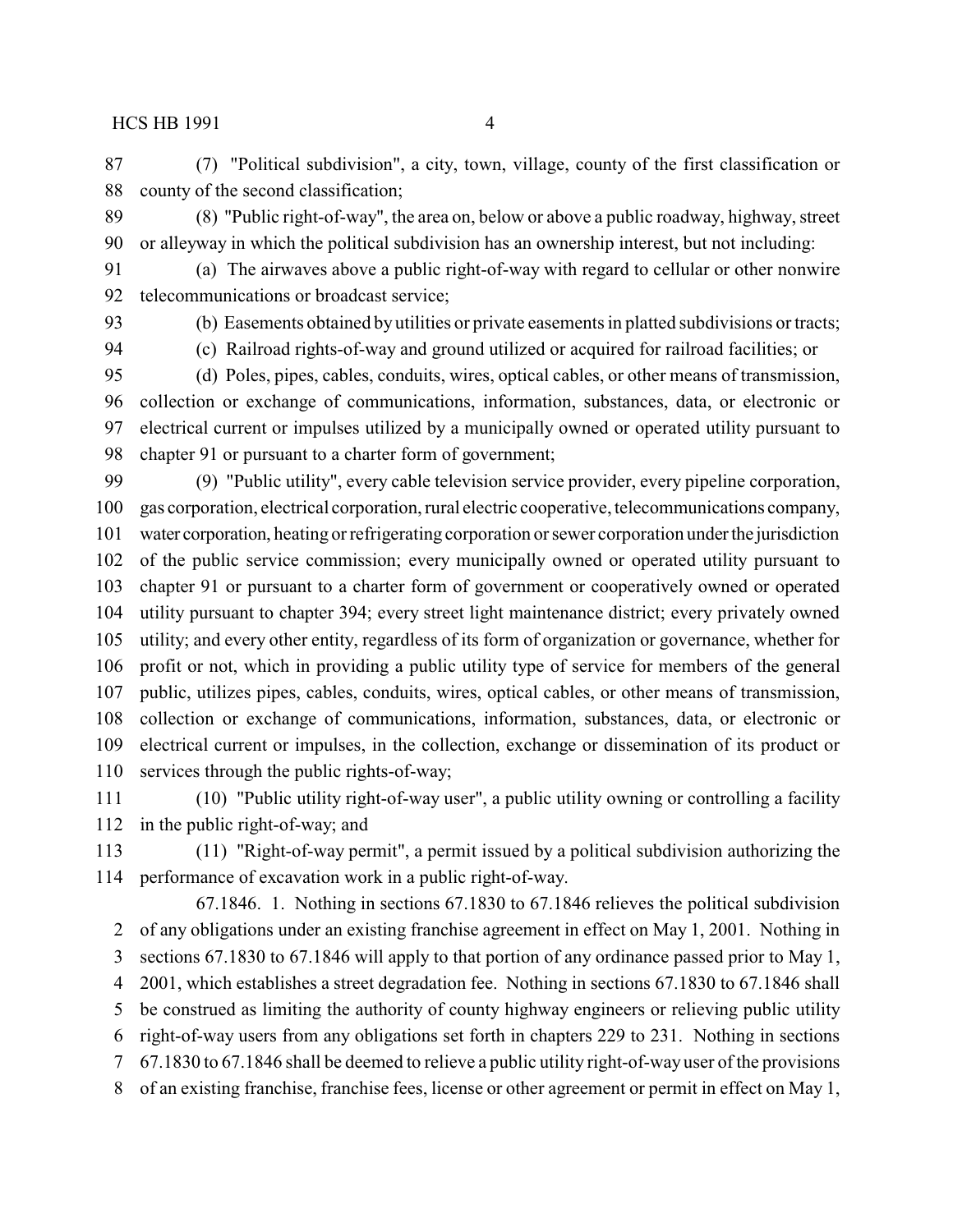2001. Nothing in sections 67.1830 to 67.1846 shall prohibit a political subdivision or public utility right-of-way user from renewing or entering into a new or existing franchise, as long as all other public utility right-of-way users have use of the public right-of-way on a nondiscriminatory basis. Nothing in sections 67.1830 to 67.1846 shall prevent a grandfathered political subdivision from enacting new ordinances, including amendments of existing ordinances, charging a public utility right-of-way user a fair and reasonable linear foot fee or antenna fee or from enforcing or renewing existing linear foot ordinances for use of the right-of-way, provided that the public utility right-of-way user either:

 (1) Is entitled under the ordinance to a credit for any amounts paid as business license taxes or gross receipts taxes; or

 (2) Is not required by the political subdivision to pay the linear foot fee **or antenna fee** if the public utility right-of-way user is paying gross receipts taxes**, business license fees, or business license taxes that are not nominal and that are imposed specifically on communications-related revenue, services, or equipment**.

 For purposes of this section, a "grandfathered political subdivision" is any political subdivision which has, prior to May 1, 2001, enacted one or more ordinances reflecting a policy of imposing any linear foot fees on any public utility right-of-way user, including ordinances which were specific to particular public right-of-wayusers. Any existing ordinance or new ordinance passed by a grandfathered political subdivision providing for payment of the greater of a linear foot fee or a gross receipts **[**fee**] tax** shall be enforceable only with respect to the linear foot fee.

 2. Nothing in sections 67.1830 to 67.1846 shall prohibit a political subdivision from enacting, renewing or enforcing provisions of an ordinance to require a business license tax, sales tax, occupation tax, franchise tax or franchise fee, property tax or other similar tax, to the extent consistent with federal law. Nothing in sections 67.1830 to 67.1846 shall prohibit a political subdivision from enacting, enforcing or renewing provisions of an ordinance to require a gross receipts tax pursuant to chapter 66, chapter 92, or chapter 94. For purposes of this subsection, the term "franchise fee" shall mean "franchise tax".

**67.5110. Sections 67.5110 to 67.5121 shall be known and may be cited as the "Uniform Small Wireless Facility Deployment Act", which is intended to encourage and streamline the deployment of small wireless facilities and to help ensure that robust and dependable wireless radio-based communication services and networks are available throughout Missouri, which is a matter of legitimate statewide concern, by adopting a uniform statewide framework for the deployment ofsmall wireless facilities and the utility poles to which they are attached consistent with sections 67.5110 to 67.5121 and sections 67.1830 to 67.1846.**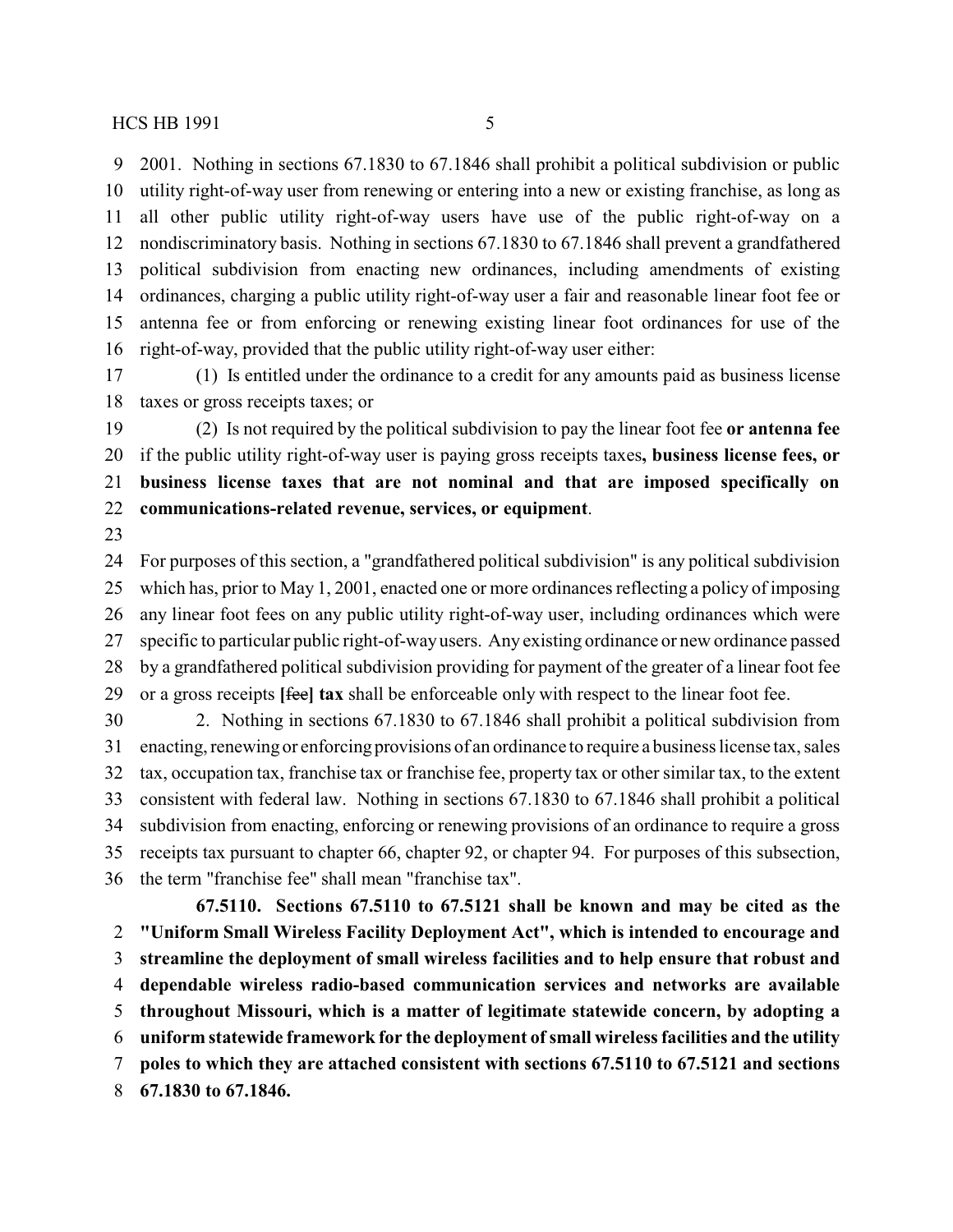**67.5111. As used in sections 67.5110 to 67.5121, the following terms shall mean:**

 **(1) "Antenna", communications equipment that transmits or receives electromagnetic radio frequency signals used in the provision of wireless services;**

- **(2) "Applicable codes", uniform building, fire, electrical, plumbing, or mechanical codes adopted by a recognized national code organization or local amendments to those codes enacted to prevent physical property damage or reasonably foreseeable injury to persons to the extent not inconsistent with sections 67.5110 to 67.5121;**
- 

 **(3) "Applicant", any person who submits an application and is a wireless provider; (4) "Application", a request submitted by an applicant to an authority for a permit to collocate small wireless facilities on a utility pole or wireless support structure, or to approve the installation, modification, or replacement of a utility pole;**

 **(5) "Authority", the state or any agency, county, municipality, district, or subdivision thereof or any instrumentality of the same including, but not limited to, municipal electric utilities. The term shall not include state courts having jurisdiction over an authority;**

 **(6) "Authority pole", a utility pole owned, managed, or operated by or on behalf of an authority;**

 **(7) "Authority wireless support structure", a wireless support structure owned, managed, or operated by or on behalf of an authority;**

- **(8) "Collocate", to install, mount, maintain, modify, operate, or replace small wireless facilities on or immediately adjacent to a wireless support structure or utility pole, provided that the small wireless facility antenna is located on the wireless support structure or utility pole. "Collocation" has a corresponding meaning;**
- **(9) "Communications facility", the set of equipment and network components, including wires, cables, and associated facilities used by a cable operator, as defined in 47 U.S.C. Section 522(5); a telecommunications carrier, as defined in 47 U.S.C. Section 153(51); a provider of information service, as defined in 47 U.S.C. Section 153(24); or a wireless services provider; to provide communications services, including cable service, as defined in 47 U.S.C. Section 522(6); telecommunications service, as defined in 47 U.S.C. Section 153(53); an information service, as defined in 47 U.S.C. Section 153(24); wireless communications service; or other one-way or two-way communications service; (10) "Communications service provider", a cable operator, as defined in 47 U.S.C.**

 **Section 522(5); a provider of information service, as defined in 47 U.S.C. Section 153(24); a telecommunications carrier, as defined in 47 U.S.C. Section 153(51); or a wireless provider;**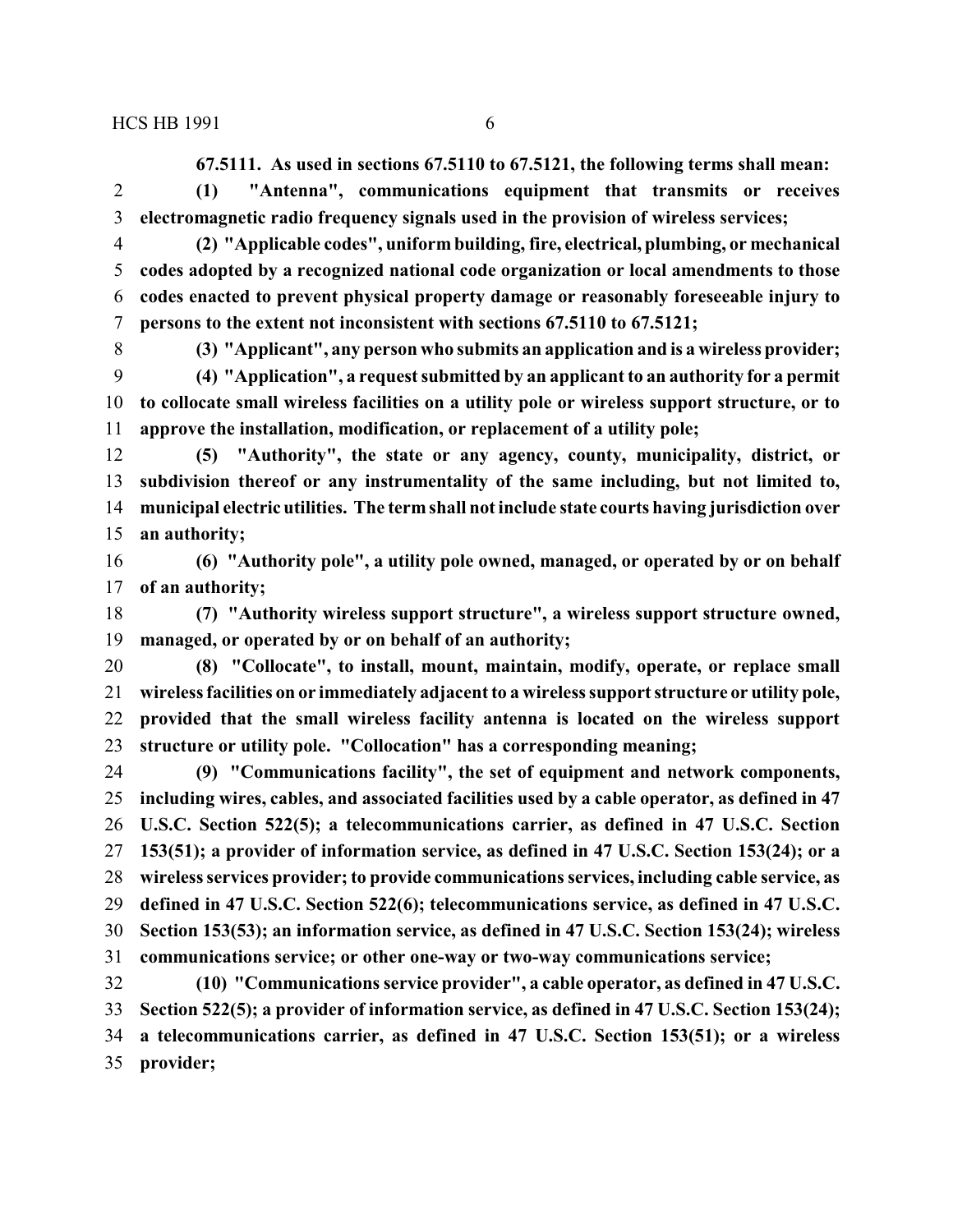**(11) "Decorative pole", an authority pole that is specially designed and placed for aesthetic purposes;**

**(12) "Fee", a one-time, nonrecurring charge;**

 **(13) "Historic district", a group of buildings, properties, or sites that are either listed in the National Register of Historic Places or formally determined eligible for listing by theKeeper ofthe National Register, the individual who has been delegated the authority by the federal agency to list properties and determine their eligibility for the National Register, in accordance with Section VI.D.1.a.i-v of the Nationwide Programmatic Agreement codified at 47 C.F.R. Part 1, Appendix C, or are otherwise located in a district made subject to special design standards adopted by a local ordinance or under state law as of January 1, 2018, or subsequently enacted for new developments;**

 **(14) "Micro wireless facility", a small wireless facility that meets the following qualifications:**

 **(a) Is not larger in dimension than twenty-four inches in length, fifteen inches in width, and twelve inches in height; and**

**(b) Any exterior antenna no longer than eleven inches;**

 **(15) "Permit", a written authorization required by an authority to perform an action or initiate, continue, or complete a project;**

 **(16) "Person", an individual, corporation, limited liability company, partnership, association, trust, or other entity or organization, including an authority;**

**(17) "Rate", a recurring charge;**

 **(18) "Right-of-way" or "ROW", the area on, below, or above a public roadway, highway, street, sidewalk, alley, or similar property used for public travel, but not including a federal interstate highway, railroad ROW, or private easement;**

 **(19) "Small wireless facility", a wireless facility that meets both of the following qualifications:**

 **(a) Each wireless provider's antenna could fit within an enclosure of no more than six cubic feet in volume; and**

 **(b) All other equipment associated with the wireless facility, whether ground- or pole-mounted, is cumulatively no more than twenty-eight cubic feet in volume, provided that no single piece of equipment on the utility pole shall exceed nine cubic feet in volume and no single piece of ground-mounted equipment shall exceed fifteen cubic feet in volume; exclusive of equipment required by an electric utility or municipal electric utility to power the small wireless facility.**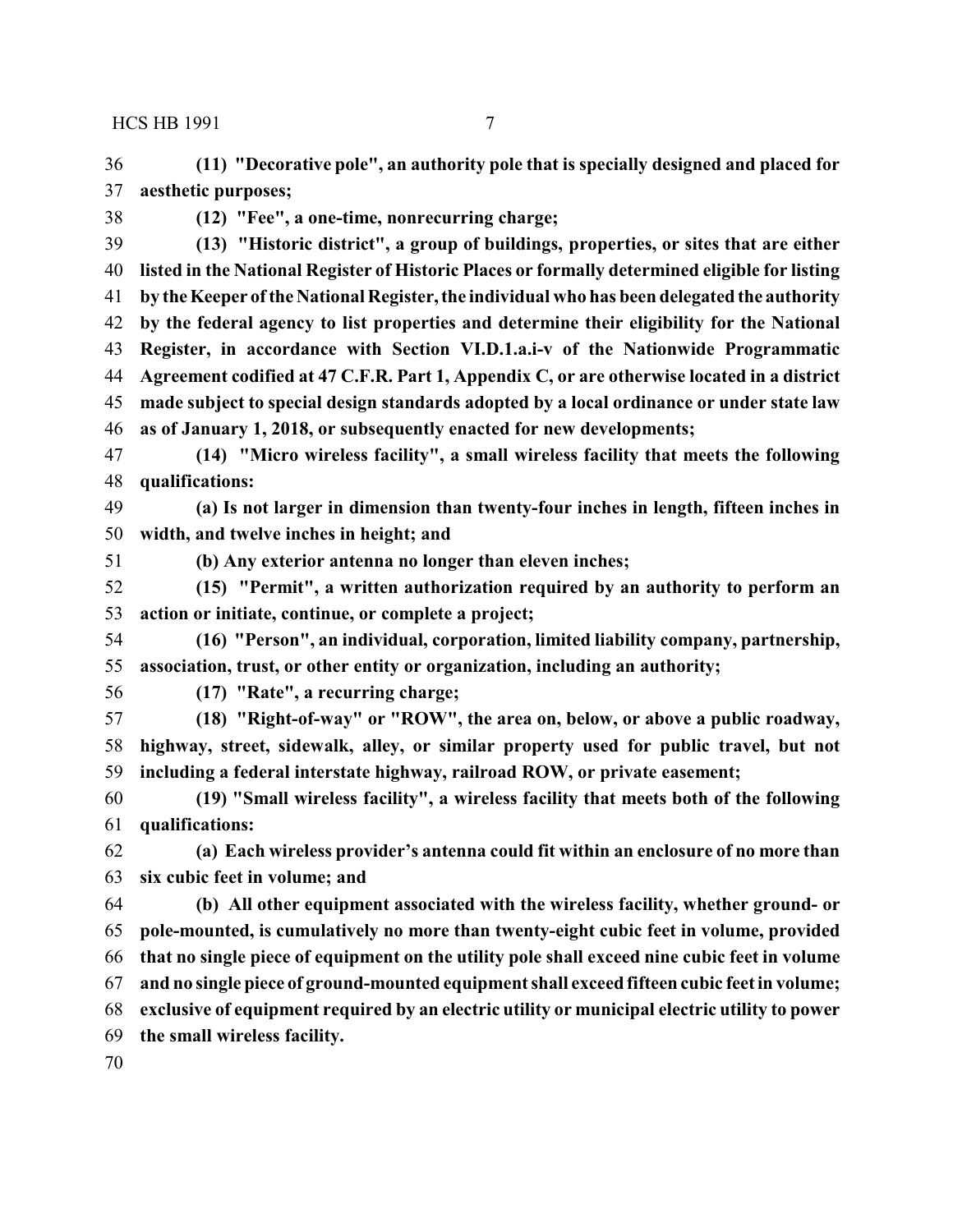**The following types of associated ancillary equipment are not included in the calculation**

 **of equipment volume: electric meter, concealment elements, telecommunications demarcation box, grounding equipment, power transfer switch, cut-offswitch, and vertical cable runs and related conduit for the connection of power and other services;**

 **(20) "Technically feasible", that by virtue of engineering or spectrum usage, the proposed placement for a small wireless facility or its design or site location can be implemented without a reduction in the functionality of the small wireless facility;**

 **(21) "Utility pole", a pole or similar structure that is or may be used in whole or in part by or for wireline communications, electric distribution, lighting, traffic control, signage, or a similar function, or for the collocation of small wireless facilities; provided, however, such term shall not include wireless support structures or electric transmission structures;**

 **(22) "Wireless facility", equipment at a fixed location that enables wireless communications between user equipment and a communications network, including equipment associated with wireless communications and radio transceivers, antennas, coaxial or fiber-optic cable, regular and backup power supplies, and comparable equipment, regardless of technological configuration. The term includes small wireless facilities. The term does not include:**

 **(a) The structure or improvements on, under, or within which the equipment is collocated;** 

 **(b) Coaxial or fiber-optic cable between wireless support structures or utility poles; (c) Coaxial or fiber-optic cable not directly associated with a particular small**

**wireless facility; or** 

**(d) A wireline backhaul facility;**

 **(23) "Wireless infrastructure provider", any person, including a person authorized to provide telecommunications service in the state, that builds or installs wireless communication transmission equipment or wireless facilities but that is not a wireless services provider;**

 **(24) "Wireless provider", a wireless infrastructure provider or a wireless services provider;**

 **(25) "Wireless services", any services using licensed or unlicensed spectrum, including the use of Wi-Fi, whether at a fixed location or mobile, provided to the public using wireless facilities;**

**(26) "Wireless services provider", a person who provides wireless services;**

 **(27) "Wireless support structure", an existing structure, such as a monopole or tower, whether guyed or self-supporting, designed to support or capable of supporting**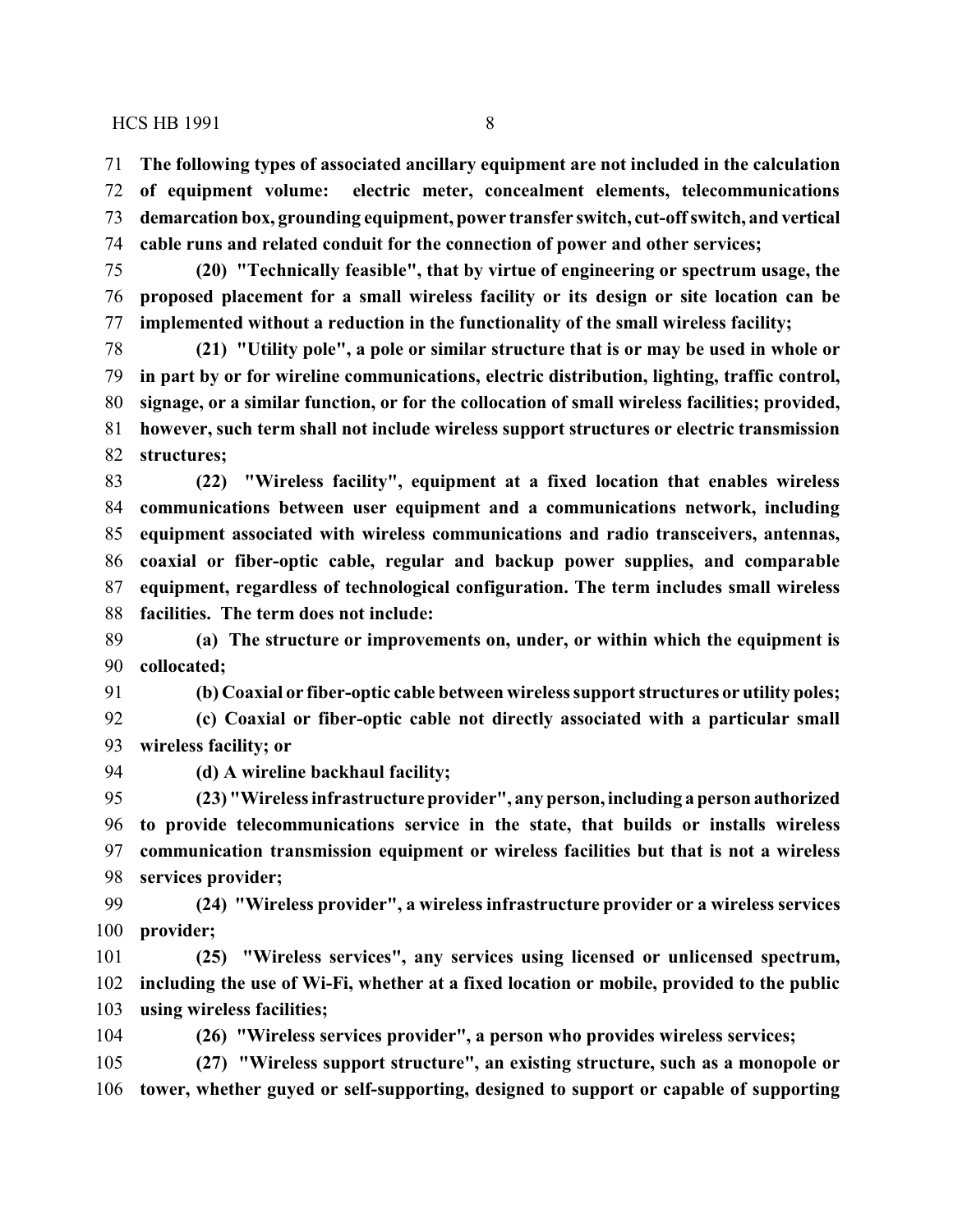**wireless facilities; an existing or proposed billboard; an existing or proposed building; or**

 **other existing or proposed structure capable of supporting wireless facilities, other than a structure designed solely for the collocation of small wireless facilities. Such term shall not include a utility pole;**

 **(28) "Wireline backhaul facility", a physical transmission path, all or part of which is within the ROW, used for the transport of communication data by wire from a wireless facility to a network.**

**67.5112. 1. The provisions of this section shall only apply to activities of a wireless provider within the ROW to deploy small wireless facilities and associated utility poles.**

 **2. An authority shall not enter into an exclusive arrangement with any person for use or management of the ROW for the collocation of small wireless facilities or the installation, operation, marketing, modification, maintenance, management, or replacement of utility poles.**

 **3. Subject to the provisions ofsections 67.5110 to 67.5121, an authority shall permit a wireless provider, as a permitted use not subject to zoning review or approval, to collocate small wireless facilities and install, maintain, modify, operate, and replace utility poles along, across, upon, and under the ROW, except that the placement in the ROW of new or modified utility poles in single-family residential or areas zoned as historic as of August 28, 2018, remains subject to any applicable zoning requirements that are consistent with sections 67.5090 to 67.5103. Small wireless facilities collocated outside the ROW in property not zoned primarily for single-family residential use shall be classified as permitted uses and not subject to zoning review or approval. Such small wireless facilities and utility poles shall be installed and maintained as not to obstruct or hinder the usual travel or public safety on such ROW or obstruct the legal use of such ROW by authorities or by other authorized ROW users. Nothing in this section grants any wireless provider the power of eminent domain.**

 **4. Nothing in sections 67.5110 to 67.5121 shall prevent an authority, on a nondiscriminatory basis, from requiring a permit, with reasonable conditions, for work in a ROW that will involve excavation, affect traffic patterns, obstruct traffic in the ROW, or materially impede the use of a sidewalk.**

 **5. Each new, replacement, or modified utility pole installed in the ROW shall not exceed the greater of ten feet in height above the tallest existing utility pole in place as of the effective date of sections 67.5110 to 67.5121 located within five hundred feet of the new pole in the same ROW, or fifty feet above ground level. New small wireless facilities in the ROW shall not extend more than ten feet above an existing utility pole in place as of August 28, 2018, or for small wireless facilities on a new utility pole, above the height**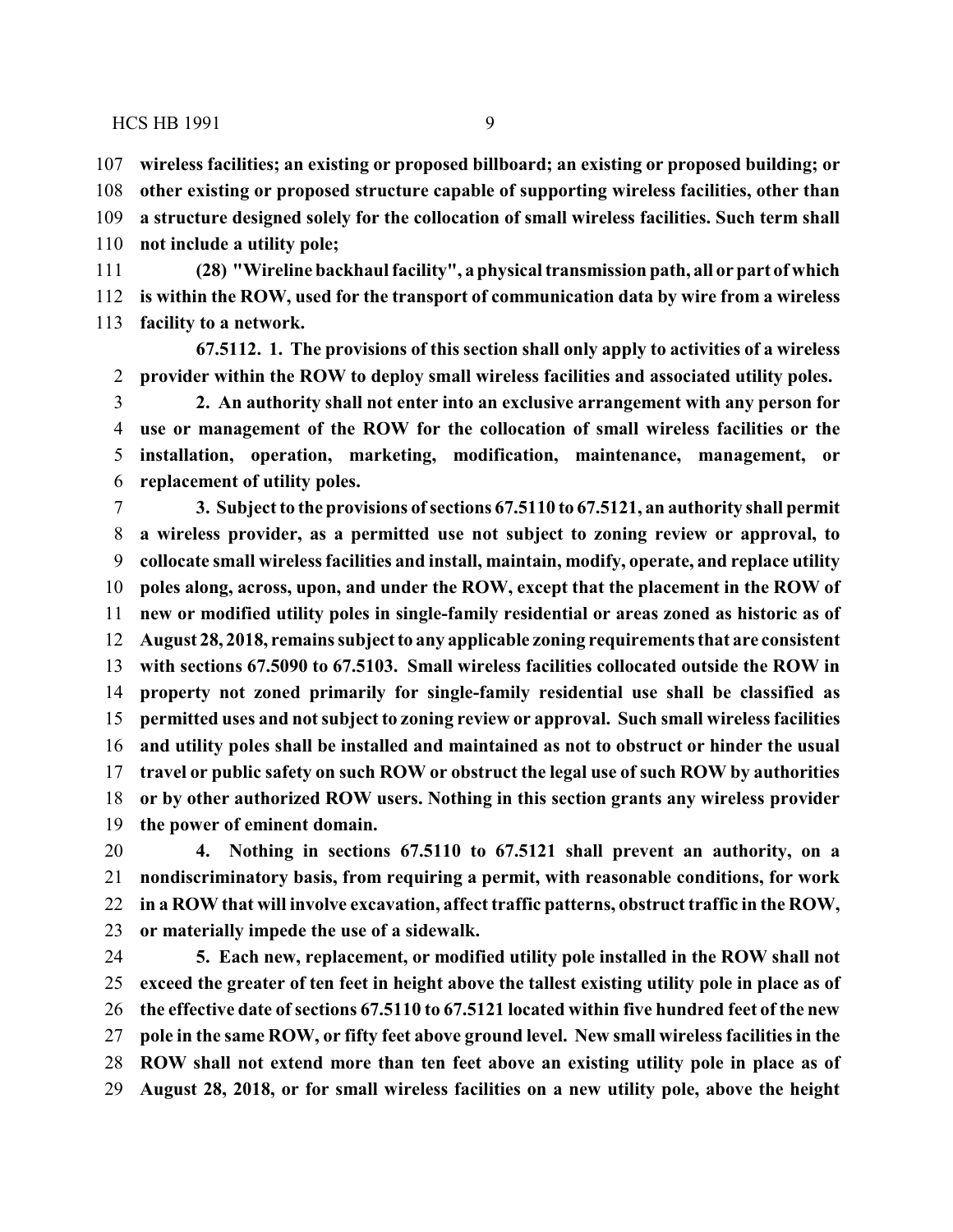**permitted for a new utility pole under this section. A new, modified, or replacement utility**

**pole that exceeds these height limits shall be subject to any applicable zoning requirements**

**that apply to other utility poles and are consistent with sections 67.5090 to 67.5103.**

 **6. A wireless provider shall be permitted to replacedecorativepoles when necessary to collocate a small wireless facility, but any replacement pole shall reasonably conform to the design aesthetics of the decorative pole or poles being replaced.**

 **7. Subject to subsection 4 ofsection 67.5113, and except for facilities excluded from evaluation for effects on historic properties under 47 C.F.R. Section 1.1307(a)(4) of the Federal Communications Commission rules, an authority may require reasonable, technically feasible, nondiscriminatory, and technologically neutral design or concealment measures in a historic district. Any such design or concealment measures shall not have the effect of prohibiting any provider's technology, nor shall any such measures be considered a part of the small wireless facility for purposes of the size restrictions in the definition of small wireless facility.**

 **8. The authority, in the exercise of its administration and regulation related to the management of the ROW, shall be competitively neutral with regard to other users of the ROW, including that terms shall not be unreasonable or discriminatory and shall not violate any applicable law. Nothing in sections 67.5110 to 67.5121 shall in any way be construed to modify or otherwise affect the rights, privileges, obligations, or duties, existing prior to August 28, 2018, of an electrical corporation, as defined in section 386.020, or of a rural electric cooperative under chapter 394, except to the extent that the corporation or cooperative deploys small wireless facilities that are used to provide services unrelated to the provision of their electric and gas utility service.**

 **9. Small wireless facility collocations completed on or after August 28, 2018, shall not interfere with or impair the operation of existing utility facilities, or authority or third- party attachments. The authority may require a wireless provider to repair all damage to the ROW directly caused by the activities of the wireless provider in the ROW and to return the ROW to its functional equivalence before the damage under the competitively neutral, reasonable requirements and specifications of the authority. If the wireless provider fails to make the repairs required by the authority within a reasonable time after written notice, the authority may make those repairs and charge the applicable party the reasonable, documented cost of such repairs.**

**67.5113. 1. The provisions of this section shall apply to the permitting of small wireless facilities by a wireless provider in or outside the ROW and to the permitting of the installation, modification, and replacement of utility poles by a wireless provider inside the ROW.**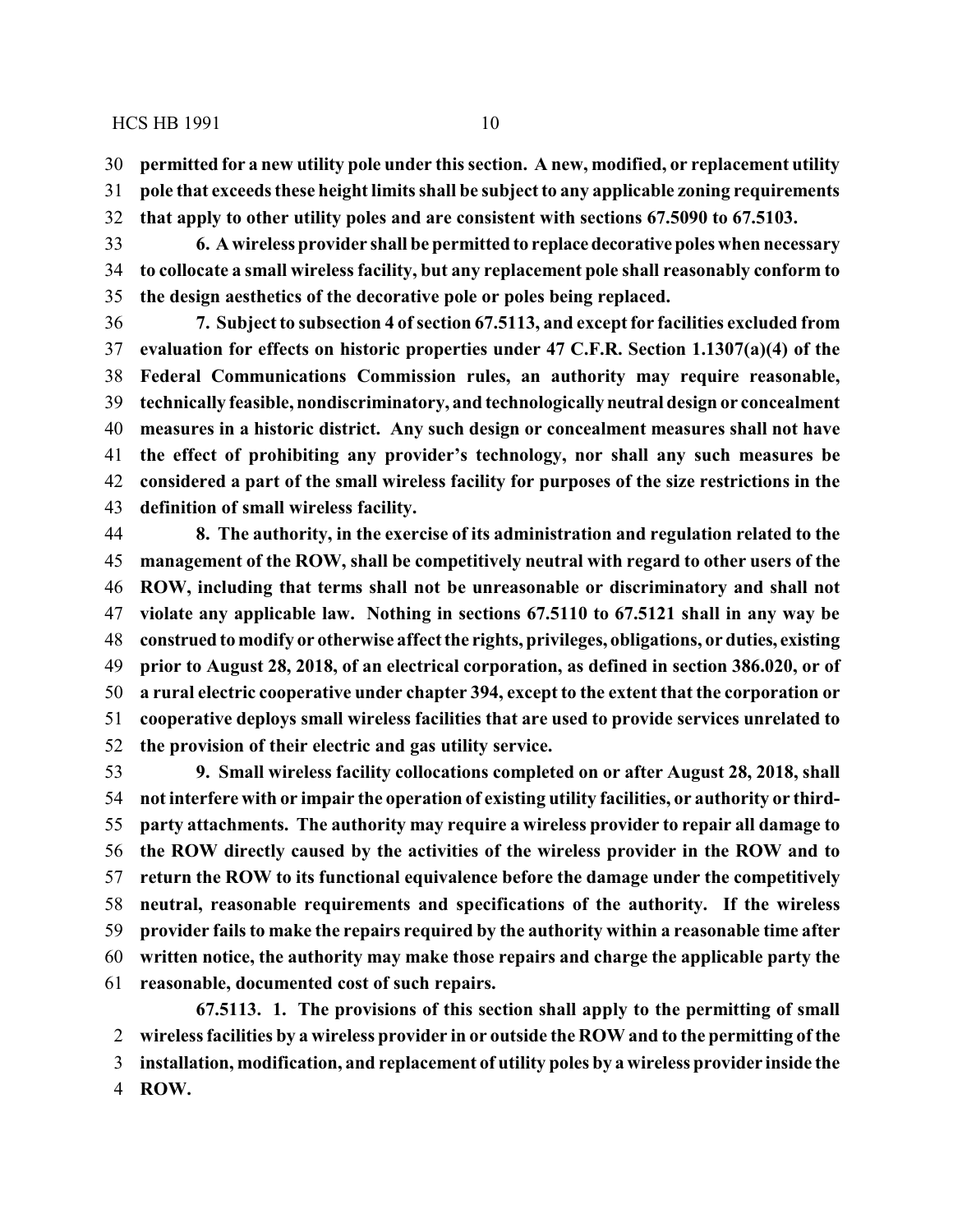**2. An authority shall not prohibit, regulate, or charge for the collocation of small wireless facilities, except as provided under sections 67.5110 to 67.5121.**

 **3. An authority may require an applicant to obtain one or more permits to collocate a small wireless facility or install a new, modified, or replacement utility pole associated with a small wireless facility as provided in subsection 3 of section 67.5112, provided such permits are of general applicability and do not apply exclusively to wireless facilities. An authority shall receive applications for, process, and issue such permits subject to the following requirements:**

 **(1) An authority shall not directly or indirectly require an applicant to perform services or provide goods unrelated to the permit, such as in-kind contributions to the authority, including reserving fiber, conduit, or pole space for the authority;**

 **(2) An applicant shall not be required to provide more information to obtain a permit than communications service providers that are not wireless providers, provided that an applicant may be required to include construction and engineering drawings and information demonstrating compliance with the criteria in subdivision (9) of this subsection and an attestation that the small wireless facility complies with the volumetric limitations in subdivision (19) of section 67.5111;**

 **(3) An authority shall not require the placement of small wireless facilities on any specific utility pole or category of poles or require multiple antenna systems on a single utility pole;**

 **(4) An authority shall not limit the placement of small wireless facilities by minimum separation distances;**

 **(5) An authority may require a small wireless facility to comply with reasonable, objective, and cost-effective concealment requirements adopted by the authority;**

 **(6) The authority may require an applicant that is not a wireless services provider to provide evidence of agreements or plans demonstrating that the small wireless facilities will be operational for use by a wireless services provider within one year after the permit issuance date, unless the authority and the applicant agree to extend this period or if delay is caused by lack of commercial power or communications transport facilities to the site and the applicant notifies the authority thereof. An authority may require an applicant that is a wireless services provider to provide the information required by this subdivision by attestation;**

 **(7) Withinfifteen days of receiving an application, an authority shall determine and notify the applicant in writing whether the application is complete. If an application is incomplete, an authority shall specifically identify the missing information in writing. The processing deadline in subdivision (8) of this subsection is tolled from the time the**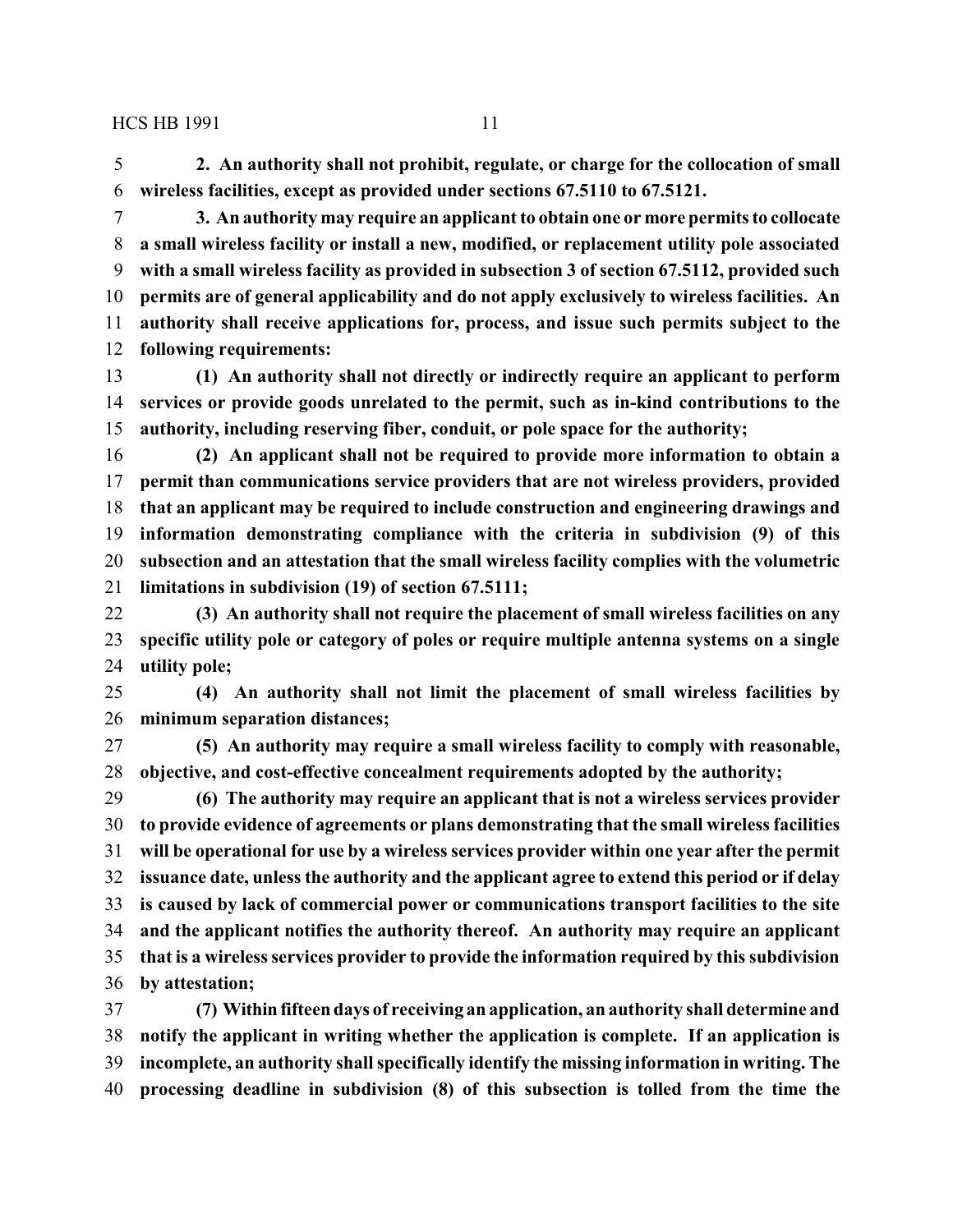**authority sends the notice of incompleteness to the time the applicant provides the missing**

 **information. That processing deadline may also be tolled by agreement of the applicant and the authority;**

 **(8) An application for collocation shall be processed on a nondiscriminatory basis and deemed approved if the authority fails to approve or deny the application within forty- five days of receipt of the application. An application for installation of a new, modified, or replacement utility pole associated with a small wireless facility shall be processed on a nondiscriminatory basis and deemed approved if the authority fails to approve or deny the application within sixty days of receipt of the application;**

 **(9) An authority may deny a proposed collocation of a small wireless facility or installation, modification, or replacement of a utility pole that meets the requirements in subsection 3 of section 67.5112 only if the action proposed in the application could reasonably be expected to:**

 **(a) Materially interfere with the operation of traffic control equipment or authority-owned communications equipment;**

 **(b) Materially interfere with sight lines or clear zones for transportation, pedestrians, or nonmotorized vehicles;**

 **(c) Materially interfere with compliance with the Americans with Disabilities Act, 42 U.S.C. Section 12101 to 12213, or similar federal or state standards regarding pedestrian access or movement;**

**(d) Materially obstruct or hinder the usual travel or public safety on the ROW;**

 **(e) Materially obstruct the legal use of the ROW by an authority, utility, or other third-party;**

 **(f) Fail to comply with reasonable and nondiscriminatory spacing requirements of general application adopted by ordinance that concern the location of ground-mounted equipment and new utility poles. Such spacing requirements shall not prevent a wireless provider fromserving any location and shall include a waiver, zoning, or other process that addresses wireless provider requests for exception or variance and does not prohibit granting of such exceptions or variances;**

 **(g) Fail to comply with applicable codes, including nationally recognized engineering standards for utility poles or wireless support structures;**

 **(h) Fail to comply with the reasonably objective and documented aesthetics of a decorative pole and the applicant does not agree to pay to match the applicable decorative elements; or**

 **(i) Fail to comply with reasonable and nondiscriminatory undergrounding requirements contained in local ordinances as of January 1, 2018, or subsequently enacted**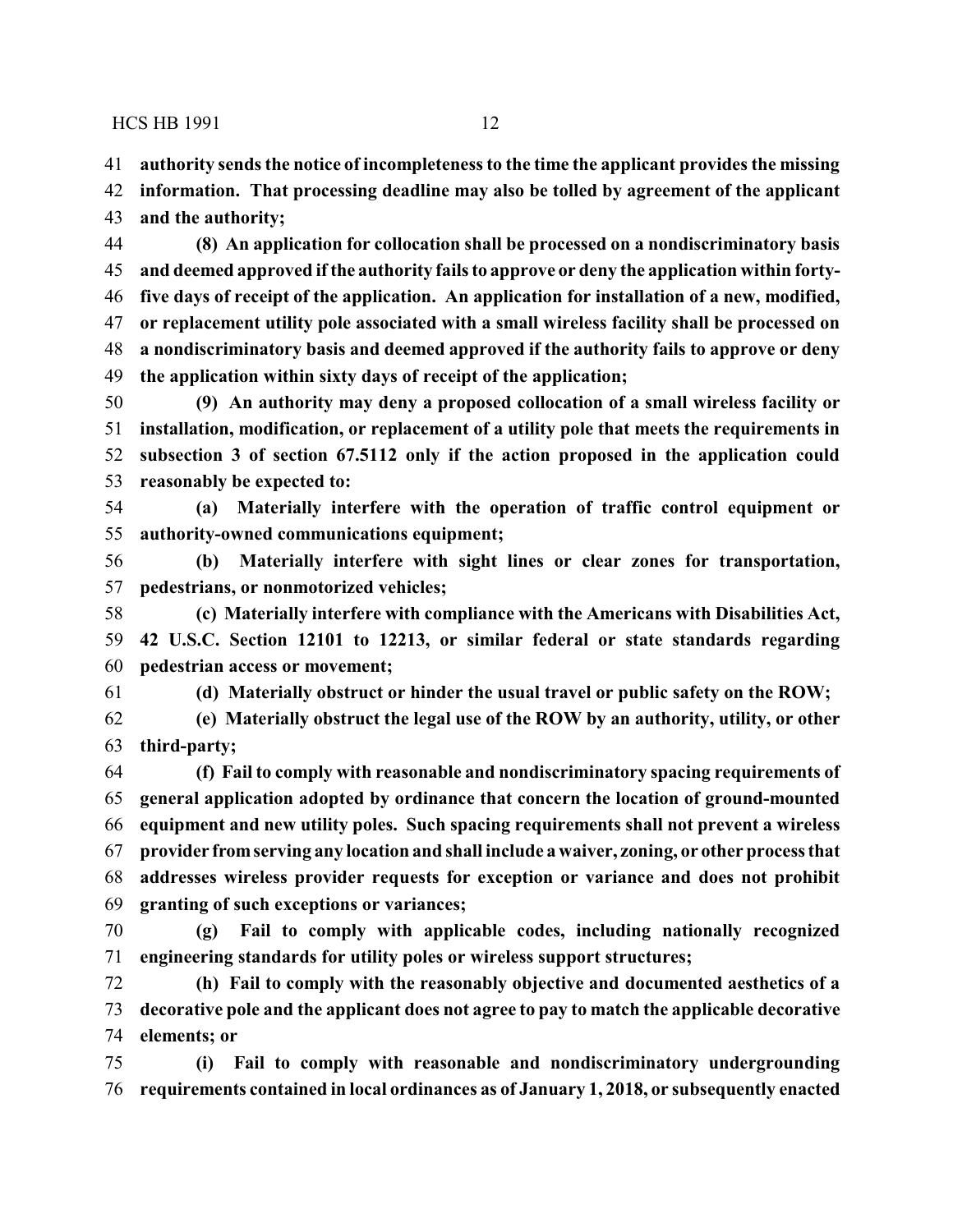**for new developments, that require all utility facilities in the area to be placed underground and prohibit the installation of new or the modification of existing utility poles in a ROW without prior approval, provided that such requirements include a waiver or other process of addressing requests to install such utility poles and do not prohibit the replacement or modification of existing utility poles consistent with this section or the provision of wireless services;**

 **(10) The authority shall document the complete basis for a denial in writing, and send the documentation to the applicant on or before the day the authority denies an application. The applicant may cure the deficiencies identified by the authority and resubmit the application within thirty days of the denial without paying an additional application fee. The authority shall approve or deny the revised application within thirty days. Any subsequent review shall be limited to the deficiencies cited in the denial;**

 **(11) (a) An applicant seeking to collocate small wireless facilities within the jurisdiction of a single authority shall be allowed, at the applicant's discretion, to file a consolidated application and receive a single permit for the collocation of multiple small wireless facilities; provided, however, the denial of one or more small wireless facilities in a consolidated application shall not delay processing of any other small wireless facilities in the same batch; and**

 **(b) An application may include up to twenty separate small wireless facilities, provided that they are for the same or materially same design of small wireless facility being collocated on the same or materially the same type of utility pole or wireless support structure, and geographically proximate. If an authority receives individual applications for approval of more than fifty small wireless facilities or batched applications for approval of more than seventy-five small wireless facilities within a fourteen-day period, whether from a single or multiple applicants, the authority may, upon its own request, obtain an automatic thirty-day extension for any additional collocation or replacement or installation application submitted during that fourteen-day period or in the fourteen-day period immediately following the prior fourteen-day period. An authority shall promptly communicate its request to each and any affected applicant. In rendering a decision on an application for multiple small wireless facilities, the authority may approve the application as to certain individual small wireless facilities while denying it as to others based on applicable requirements and standards, including those identified in this section. The authority's denial of any individual small wireless facility or subset of small wireless facilities within an application is not a basis to deny the application as a whole;**

 **(12) Installation or collocation for which a permit is granted under this section shall be completed within one year of the permit issuance date unless the authority and the**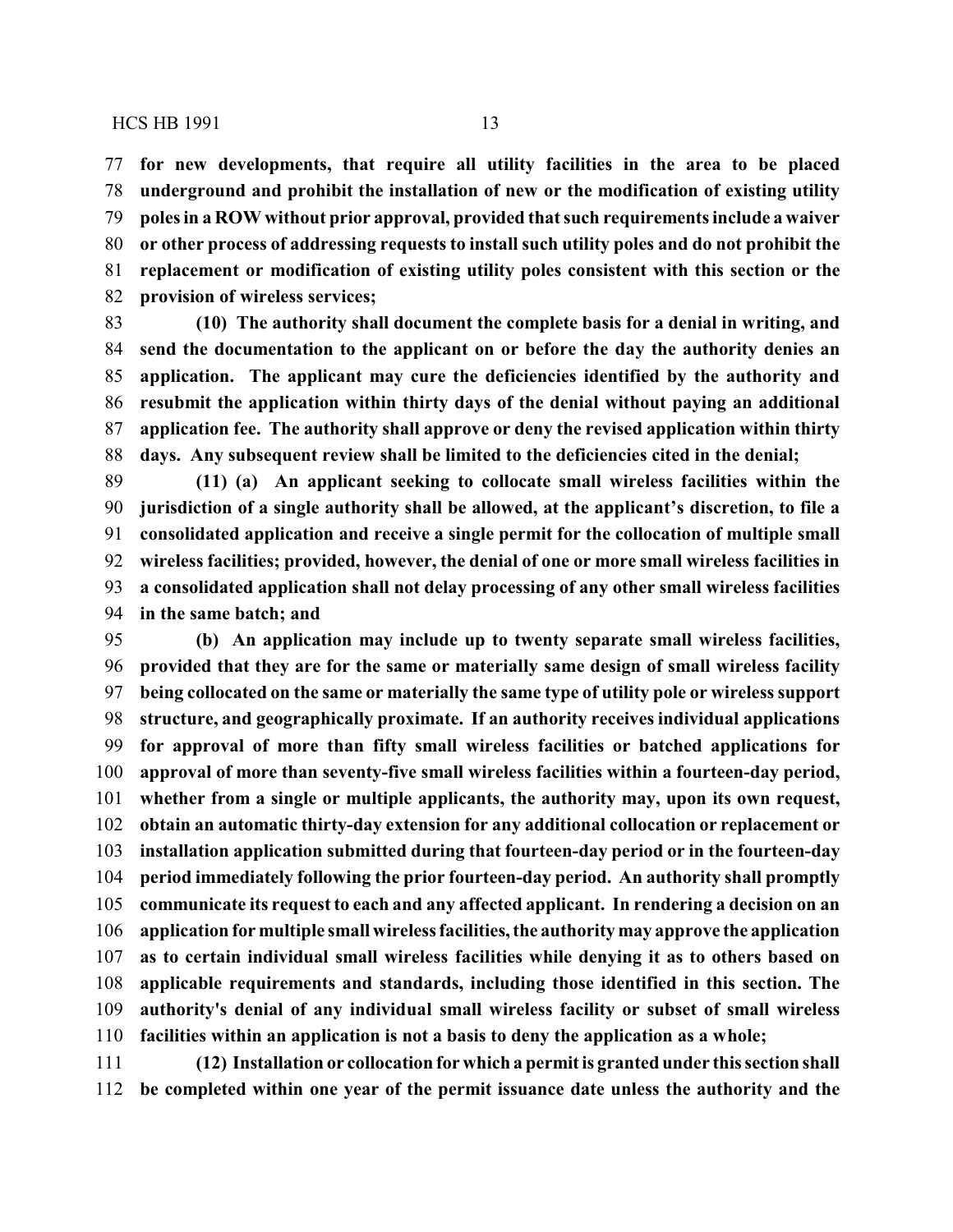**applicant agree to extend this period, or the applicant notifies the authority that the delay**

- **is caused by a lack of commercial power or communications transport facilities to the site.**
- **Approval of an application authorizes the applicant to:**
- 

**(a) Undertake the installation or collocation; and**

 **(b) Operate and maintain the small wireless facilities and any associated utility pole covered by the permit for a period of not less than ten years, which shall be renewed for equivalent durations so long as they are in compliance with the criteria set forth in subdivision (9) of this subsection, unless the applicant and the authority agree to an extension term of less than ten years. The provisions of this paragraph shall be subject to the right of the authority to require, upon adequate notice, relocation of facilities as may be needed in the interests of public safety and convenience, and the applicant's right to terminate at any time;**

 **(13) An authority shall not institute, either expressly or de facto, a moratorium on filing, receiving, or processing applications or issuing permits or other approvals, if any, for the collocation of small wireless facilities or the installation, modification, or replacement of utility poles to support small wireless facilities. Notwithstanding the foregoing, an authority may impose a temporary moratorium on applications for small wireless facilities and the collocation thereof for the duration of a federal or state-declared natural disaster plus a reasonable recovery period, or for no more than thirty days in the event of a major and protracted staffing shortage that reduces the number of personnel necessary to the receipt, review, processing, and approval or denial of applications for the collocation of small wireless facilities by more than fifty percent;**

 **(14) Nothing in this section precludes the authority from adopting reasonable rules with respect to the removal of abandoned small wireless facilities; and**

 **(15) In determining whether sufficient capacity exists to accommodate the attachment of a new small wireless facility, an authority shall grant access subject to a reservation to reclaim such space, when and if needed, to meet the pole owner's core utility purpose or documented authority plan projected at the time of the application pursuant to a bona fide development plan.**

**4. An authority shall not require an application for the following:**

**(1) Routine maintenance on previously permitted small wireless facilities;**

 **(2) The replacement ofsmall wireless facilities with small wireless facilities that are the same or smaller in size, weight, and height; or**

 **(3) The installation, placement, maintenance, operation, or replacement of micro wireless facilities that are strung on cables between utility poles, in compliance with applicable codes.**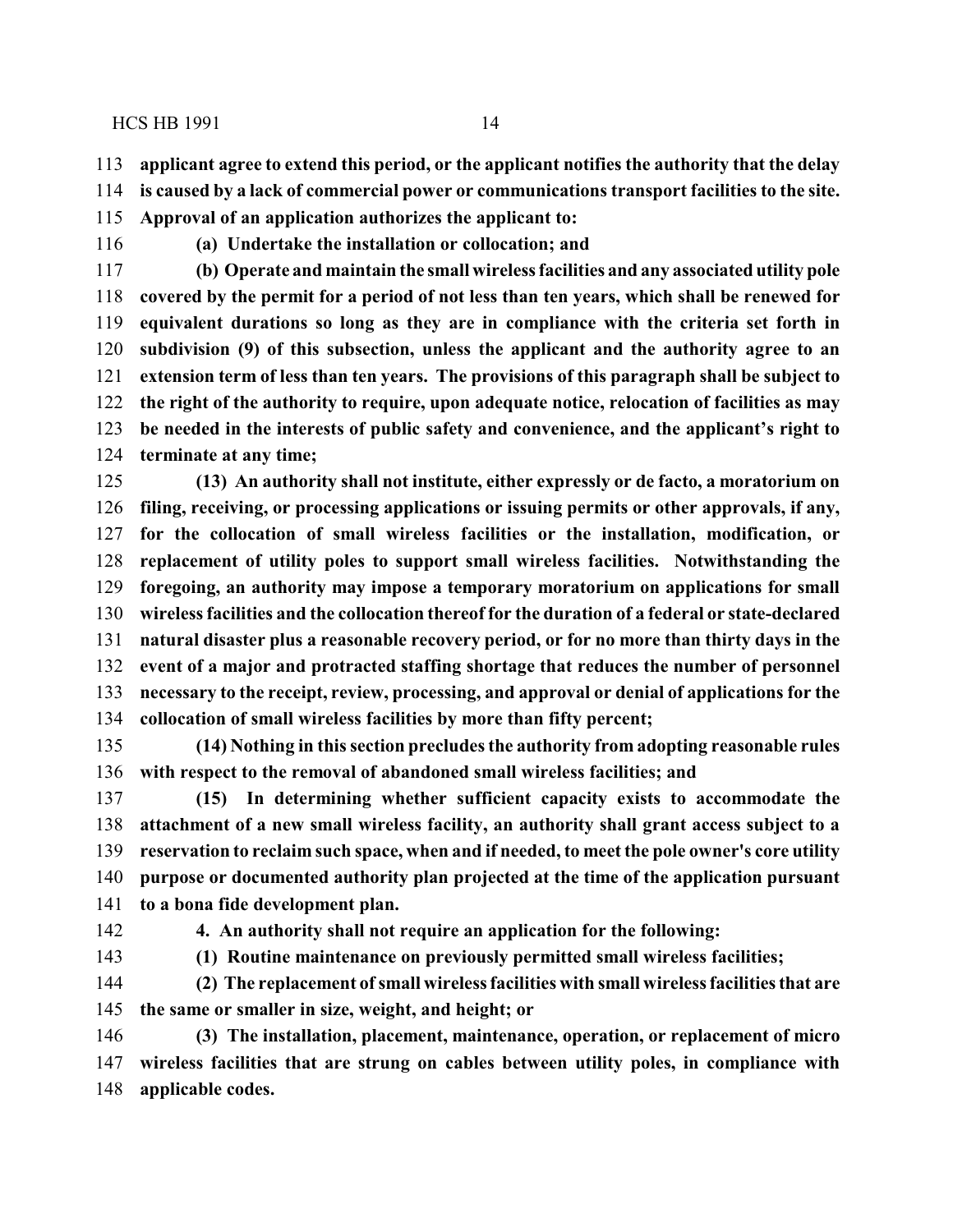**For work described in subdivisions (1) and (2) of this subsection that involves different equipment than that being replaced, an authority may require a description of such new equipment so that the authority may maintain an accurate inventory of the small wireless facilities at that location.**

 **5. No approval for the installation, placement, maintenance, or operation of a small wireless facility under this section shall be construed to confer authorization for the provision of cable television service or installation, placement, maintenance, or operation of a wireline backhaul facility or communications facility, other than a small wireless facility, in the ROW.**

 **6. Except as provided in sections 67.5110 to 67.5121, no authority may adopt or enforce any ordinances or requirements that require the holder of a franchise or video service authorization as defined under section 67.2677 to obtain additional authorization or to pay additional fees for the provision of communications service over such holder's communications facilities in the ROW.**

**67.5114. 1. This section only applies to collocations on authority poles and authority wireless support structures that are located on authority property outside the ROW. Treatment of existing agreements for such collocations that do not comply with this section is addressed in section 67.5119.**

 **2. Subject to subsection 3 ofthis section, an authority shall authorize the collocation of small wireless facilities on authority wireless support structures and authority poles to the same extent, if any, that the authority permits access to such structures for other commercial projects or uses. Such collocations shall be subject to reasonable and nondiscriminatory rates, fees, and terms as provided in an agreement between the authority, or its agent, and the wireless provider.**

 **3. An authority shall not enter into an exclusive agreement with a wireless provider concerning authority poles or authority wireless support structures, including stadiums and enclosed arenas, unless the agreement meets the following requirements:**

 **(1) The wireless provider provides service using a shared network of wireless facilities that it makes available for access by other wireless providers, on reasonable and nondiscriminatory rates and terms that shall include use of the entire shared network, as to itself, an affiliate, or any other entity; or**

 **(2) The wireless provider allows other wireless providers to collocate small wireless facilities, on reasonable and nondiscriminatory rates and terms, as to itself, an affiliate, or any other entity.**

 **4. When determining whether a rate, fee, or term is reasonable and nondiscriminatory for the purposes of this section, consideration may be given to any**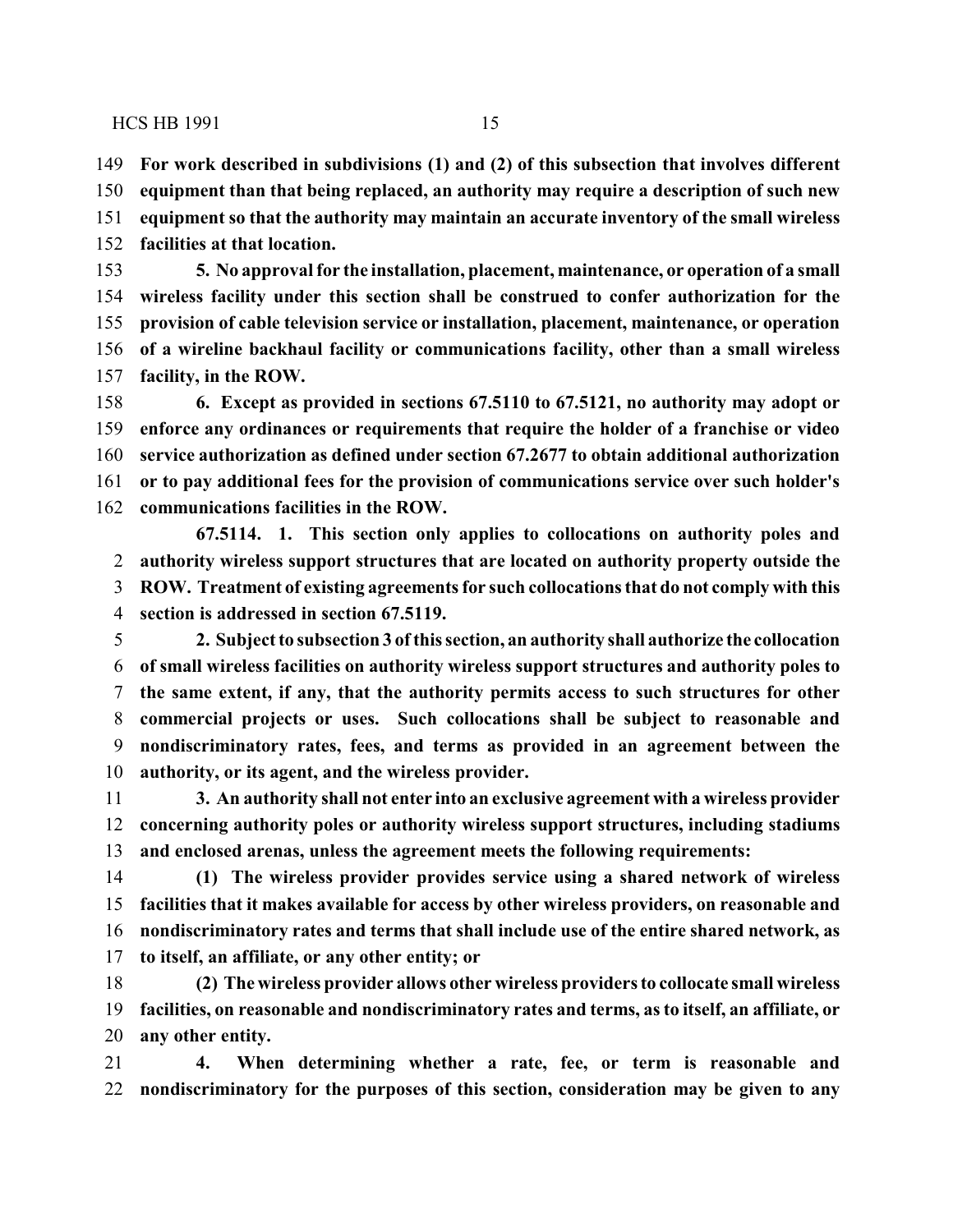**relevant facts, including alternative financial or service remuneration, characteristics of**

**the proposed equipment or installation, structural limitations, or other commercial or**

**unique features or components.**

**67.5115. 1. The provisions of this section shall apply to activities of the wireless provider within the ROW.**

 **2. A person owning, managing, or controlling authority poles in the ROW shall not enter into an exclusive arrangement with any person for the right to attach to such poles. A person who purchases or otherwise acquires an authority pole is subject to the requirements of this section.**

 **3. An authority shall allow the collocation of small wireless facilities on authority poles using the process in section 67.5113.**

 **4. The authority may require, as part of an application, engineering and construction drawings, as well as plans and detailed cost estimates for any make-ready work as needed, for which the applicant is solely responsible.**

 **5. Make-ready work shall be addressed as follows, unless the parties agree to different terms in a pole attachment agreement:**

 **(1) The rates, fees, and terms and conditions for the make-ready work to collocate on an authority pole shall be nondiscriminatory, competitively neutral, and commercially reasonable and shall comply with sections 67.5110 to 67.5121;**

 **(2) The authority shall provide a good-faith estimate for any make-ready work necessary to enable the pole to support the requested collocation by a wireless provider, including pole replacement if necessary, within sixty days after receipt of a complete application. Make-ready work, including any pole replacement, shall be completed within sixty days of written acceptance of the good-faith estimate and advance payment, if required, by the applicant. An authority may require replacement of the authority pole on a nondiscriminatory basis for reasons ofsafety and reliability, includingdemonstrations that the collocation would make the authority pole structurally unsound; and**

 **(3) The person owning, managing, or controlling the authority pole shall not require more make-ready work than required to meet applicable codes or industry standards. Fees for make-ready work shall not include costs related to preexisting or prior damage or noncompliance unless the authority had determined, prior to the filing of the application, to permanently abandon and not repair or replace the structure. Fees for make-ready work, including any pole replacement, shall not exceed actual costs or the amount charged to other communications service providers for similar work and shall not include third-party fees, charges, or expenses, except for amounts charged by licensed contractors actually performing the make-ready work.**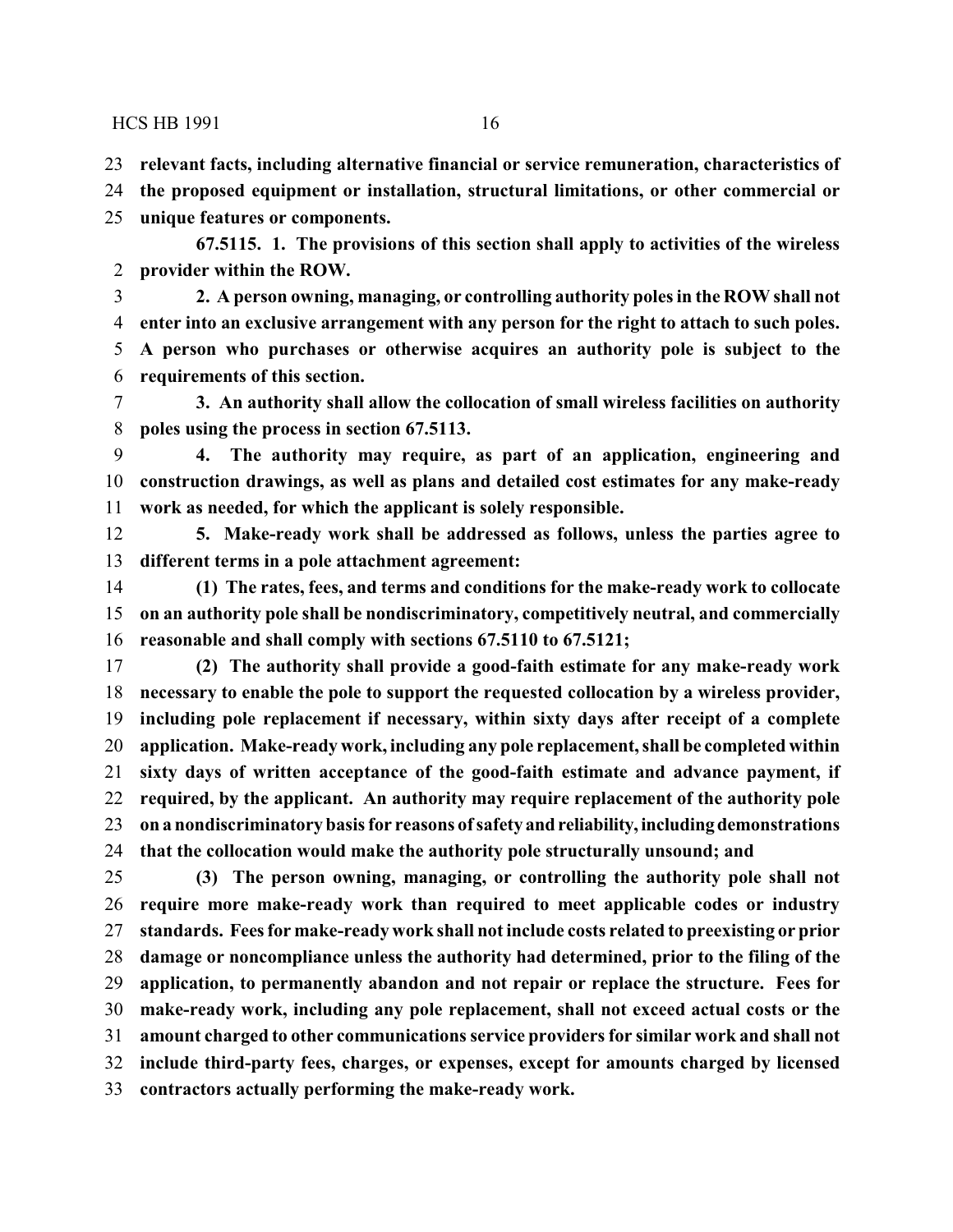**67.5116. 1. This section shall govern the rate to collocate small wireless facilities and an authority's rates and fees for the placement of utility poles, but shall not limit an authority's ability to recover specific removal costs from the attaching wireless provider for abandoned structures. The rates to collocate on authority poles shall be nondiscriminatory regardless of the services provided by the collocating applicant.**

 **2. An authority shall not require a wireless provider to pay any rates, fees, or compensation to the authority or other person other than what is expressly authorized by sections 67.5110 to 67.5121 for the use and occupancy of a ROW, for collocation of small wireless facilities on utility poles in the ROW, or for the installation, maintenance, modification, operation, and replacement of utility poles in the ROW.**

**3. Application fees shall be subject to the following requirements:**

 **(1) Application fees must be based on actual, direct, and reasonable administrative costs incurred for the review, processing, and approval of an application for the placement of a small wireless facility or the installation or replacement of a utility pole. Any such costs already recovered by existing fees, rates, licenses, or taxes paid by a wireless services provider shall not be included in the application fee;**

 **(2) An application fee shall not include travel expenses incurred by a third party in its review of an application, or direct payment or reimbursement of third party rates or fees charged on a contingency basis or a result-based arrangement;**

 **(3) The total fee for any application under subsection 3 of section 67.5113 for collocation of small wireless facilities on existing authority poles shall not exceed one hundred dollars per small wireless facility. An applicant filing a consolidated application under subdivision (11) ofsubsection 3 ofsection 67.5113 shall pay one hundred dollars per small wireless facility included in the consolidated application; and**

 **(4) The total application fees for the installation, modification, or replacement of a utility pole and the collocation of an associated small wireless facility shall not exceed five hundred dollars per pole.**

 **4. (1) The rate for collocation of a small wireless facility to an authority pole shall not exceed thirty-five dollars per authority pole per year. Five years from the date of an ordinance or agreement setting the annual rate in accordance with the rates established in this subsection, and for two additional five year periods, an authority may increase its rate for the collocation of a small wireless facility on an authority pole by no more than ten percent, rounded to the nearest dollar amount;**

 **(2) An authority shall not charge a wireless provider any fee, tax other than a tax authorized by subdivision (3) of this subsection, or other charge, or require any other form of payment or compensation, to locate a wireless facility or wireless support structure on**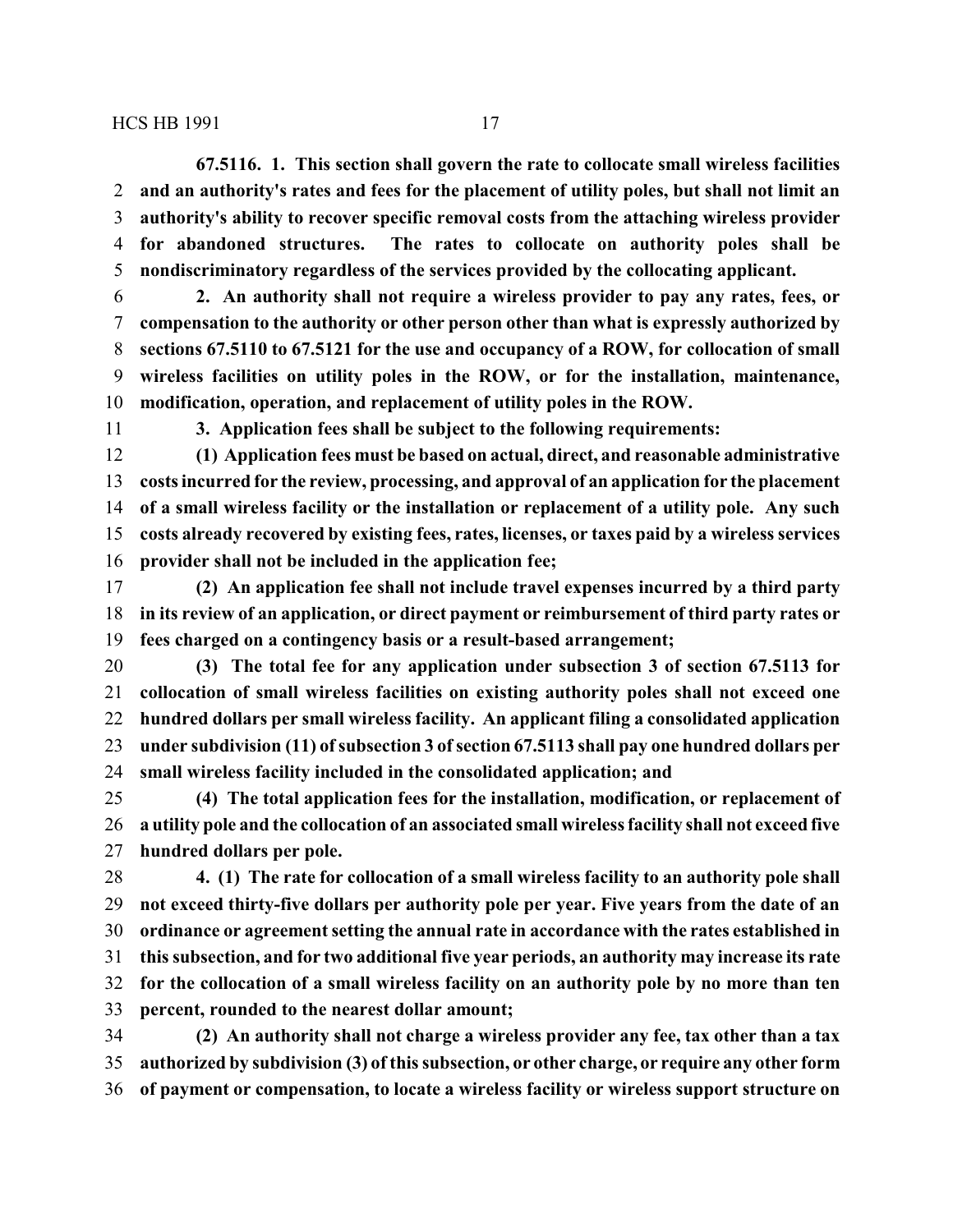**privately-owned property, or on a wireless support structure not owned by the authority; and**

 **(3) No authority shall demand any fees, rentals, licenses, charges, payments, or assessments from any applicant or wireless provider for, or in any way relating to or arising from, the construction,deployment, installation, mounting, modification, operation, use, replacement, maintenance, or repair of small wireless facilities or utility poles, except for the following:**

**(a) As otherwise expressly provided in sections 67.5110 to 67.5121;**

 **(b) Applicable personal property and sales taxes or generally applicable fees for encroachment or electrical permits;** 

 **(c) Applicable fair and reasonable linear foot fees as provided in subsection 1 of section 67.1846 associated with coaxial or fiber-optic cable in the ROW that is:** 

**a. Between wireless support structures or utility poles;** 

**b. Not directly associated with a particular small wireless facility; or** 

**c. A wireline backhaul facility.** 

 **No authority shall require a wireless provider to pay a linear foot fee for coaxial or fiber- optic cable in the ROW associated with a small wireless facility if the owner ofsuch coaxial or fiber-optic cable in the ROW already is assessed and charged such a linear foot fee; and (d) Right-of-way permit fees established under 67.1840 for the recovery of actual, substantiated ROW management costs or as otherwise authorized under section 229.340.**

 **Right-of-way permit fees imposed on applicants and wireless providers shall be competitively neutral with regard to all other users of the ROW; shall not be in the form of a franchise fee or tax or other fee based on noncost related factors such as revenue, sales, profits, lines, subscriptions, or customer counts; and shall not result in double recovery where existing charges already recover the direct and actual costs of managing the ROW. This paragraph prohibits the imposition of business license taxes, business license fees, or gross receipts taxes on wireless providers, whether based on gross receipts or other factors, except that this subdivision allows the imposition of such taxes and fees consistent with subsection 2 of section 67.1846 that are also imposed on wireline telecommunications businesses operating within the jurisdiction of the authority, or as mutually agreed to by the authority and the wireless provider. 67.5117. This section applies to activities in the ROW only. Sections 67.5110 to**

**67.5121 shall not be interpreted to allow any entity to provide services regulated under 47**

**U.S.C. Sections 521 to 573 without compliance with all laws applicable to such providers.**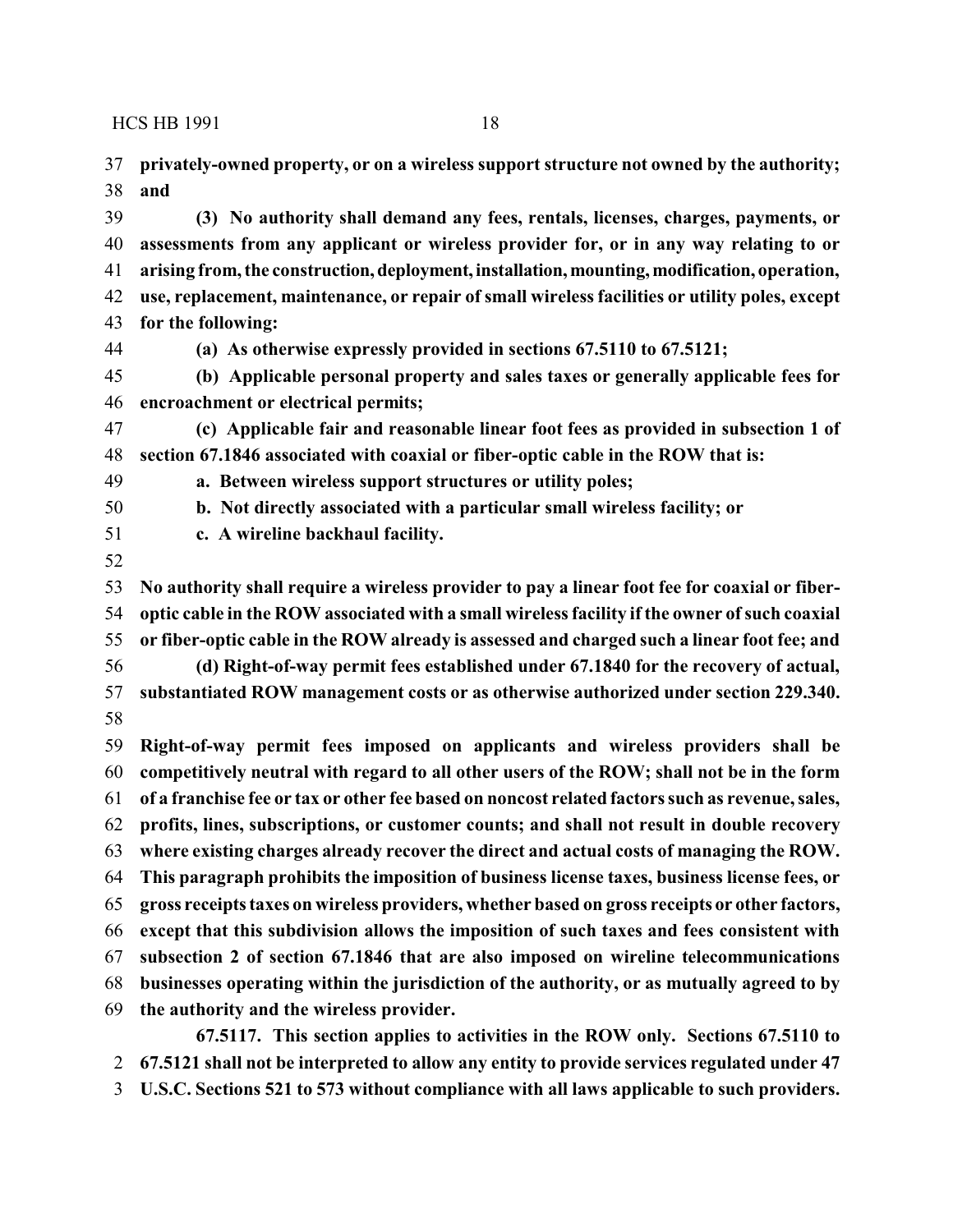**Nor shall sections 67.5110 to 67.5121 be interpreted to impose any new requirements on**

**cable providers for the provision of such service in this state.**

**67.5118. Subject to the provisions of sections 67.5110 to 67.5121 and applicable federal law, an authority shall continue to exercise zoning, land use, planning, and permitting authority within its territorial boundaries, including with respect to wireless support structures and utility poles, except that no authority shall have or exercise any jurisdiction or authority over the design, engineering, construction, installation, or operation of any small wireless facility located in an interior structure or upon the site of any campus, stadium, or athletic facility not owned or controlled by the authority, other than to comply with applicable codes. Nothing in sections 67.5110 to 67.5121 authorizes the state or any political subdivision, including an authority, to require wireless facility deployment or to regulate wireless services.**

**67.5119. 1. Within the later of two months after August 28, 2018, or two months after receiving a request from a wireless provider, an authority shall adopt an ordinance or develop an agreement that makes available to wireless providers rates, fees, and other terms that comply with sections 67.5110 to 67.5121, subject to subsections 2, 3, and 4 of this section. An authority and a wireless provider may enter into an agreement implementing sections 67.5110 to 67.5121, but an authority shall not require a wireless provider to enter into such an agreement.**

 **2. Notwithstanding the provisions of subsection 1 of this section, a municipal electric utility may require an attaching entity to enter into a pole attachment agreement consistent with this section, except that wireless providers may collocate small wireless facilities on municipal electric utility-owned utility poles located within public roads or ROWs without being required to apply for, or enter into, any individual license or franchise with the municipal electric utility, municipality, or other entity, but subject to nondiscriminatory, competitively neutral, and commercially reasonable terms and conditions as may be set forth in a pole attachment agreement with the municipal electric utility, which terms and conditions shall comply with this section and federal pole attachment requirements under 47 U.S.C. Section 224 and corresponding regulations in effect as of August 28, 2018. Within the later of three months after August 28, 2018, or three months after receiving a request by a wireless provider, each municipal electric utility shall, acting in good faith, prepare and make available a standard wireless pole attachment agreement that complies with the requirements of sections 67.5110 to 67.5121. A standard wireless pole attachment agreement shall be in a form that is substantially complete so that a wireless provider, acting in good faith, shall accept it with little substantive negotiation. Notwithstanding any provision of law to the contrary, nothing**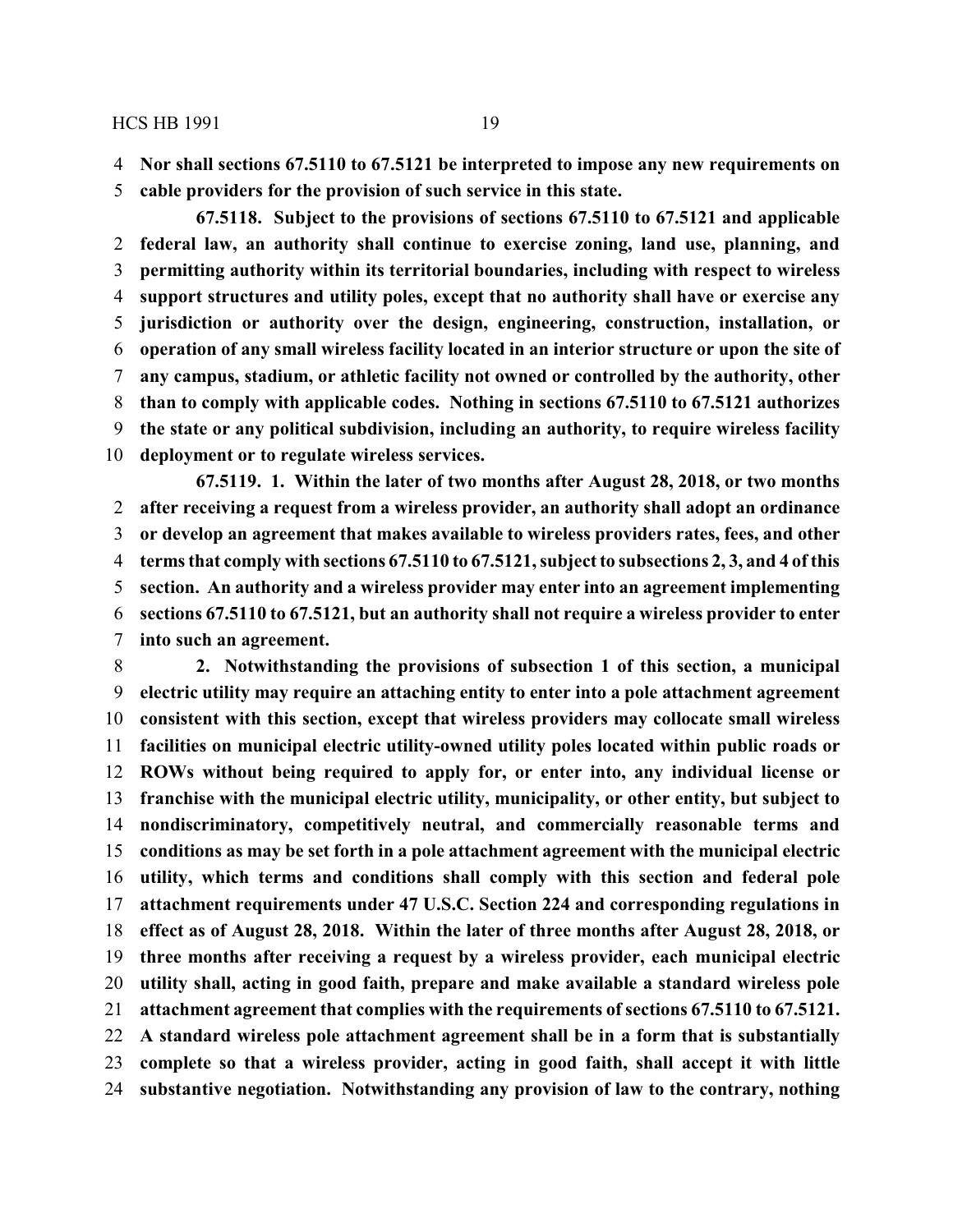**shall preclude the contractualpartiesto a standard pole attachment agreement, if mutually agreeable, from negotiating terms beyond those contemplated by the standard pole**

 **attachment agreement. In the absence of a standard pole attachment agreement that complies with the requirements of sections 67.5110 to 67.5121 by the dates set forth in this subsection, wireless providers may install and operate small wireless facilities and utility poles under the requirements of sections 67.5110 to 67.5121. All pole attachment agreements with wireless providers shall be considered a public record as defined in chapter 610.**

 **3. Sections 67.5110 to 67.5121 shall not nullify, modify, amend, or prohibit a mutual agreement between an authority and a wireless provider made prior to August 28, 2018, but an agreement that does not fully comply with sections 67.5110 to 67.5121 shall apply only to small wireless facilities and utility poles that were installed or approved for installation before August 28, 2018, subject to any termination provisions in the agreement. Such an agreement shall not be renewed, extended, or made to apply to any small wireless facility or utility pole installed or approved for installation after August 28, 2018, unless it is modified to fully comply with sections 67.5110 to 67.5121. In the absence of an agreement, and until such a compliant agreement or ordinance is entered or adopted, small wireless facilities and utility poles that become operational or were constructed before August 28, 2018, may remain installed and be operated under the requirements ofsections 67.5110 to 67.5121.**

**67.5120. A court of competent jurisdiction shall have jurisdiction to determine all disputes arising under sections 67.5110 to 67.5121.**

**67.5121. 1. An authority may adopt indemnification, insurance, and bonding requirements related to small wireless facility permits subject to the requirements of this section.**

 **2. An authority may only require a wireless provider to indemnify and hold the authority and its officers and employees harmless against any damage or personal injury caused by the negligence of the wireless provider or its employees, agents, or contractors.**

 **3. An authority may require a wireless provider to have in effect insurance coverage consistent with subsection 2 of this section, or a demonstration of comparable self-insurance program, so long as the authority imposes similar requirements on other similarly situated utility ROW users and such requirements are reasonable and nondiscriminatory. An authority shall not require a self-insured wireless provider to obtain insurance naming the authority or its officers and employees an additional insured. An authority may require a wireless provider to furnish proof of insurance, if required, prior to the effective date of any permit issued for a small wireless facility.**